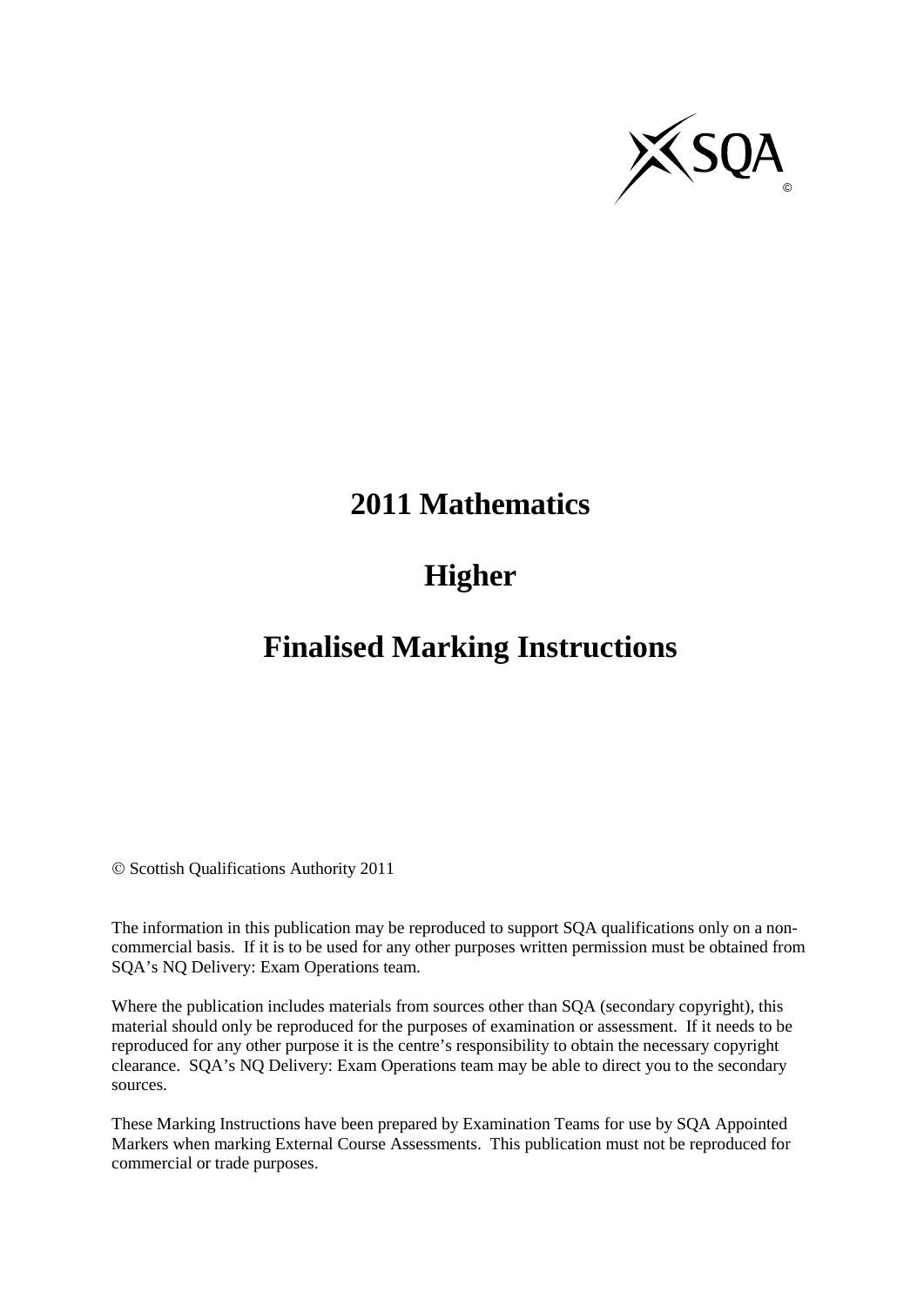## General Comments

These marking instructions are for use with the 2011 Higher Mathematics Examination.

For each question the marking instructions are in two sections, namely **Illustrative Scheme** and **Generic** Scheme. The Illustrative Scheme covers methods which you will commonly see throughout your marking. The Generic Scheme indicates the rationale for which each mark is awarded. In general you should use the **Illustrative Scheme** and only use the Generic Scheme where a candidate has used a method not covered in the Illustrative Scheme.

All markers should apply the following general marking principles throughout their marking:

- 1 Marks must be assigned in accordance with these marking instructions. In principle, marks are awarded for what is correct, rather than deducted for what is wrong.
- 2 Award one mark for each . There are no half marks.
- 3 Working subsequent to an error must be **followed through**, with possible full marks for the subsequent working, provided that the level of difficulty involved is approximately similar. Where, subsequent to an error, the working is eased, a deduction of mark(s) should be made.

### 4 Marking Symbols

 No comments, words or acronyms should be written on scripts. Please use the following and nothing else.



 A tick should be used where a piece of working is correct and gains a mark. You are not expected to tick every line of working but you must check through the whole of a response.



Where a mark is lost, the error should be underlined in red at the point where it first occurs, and not at any subsequent stage of the working.



 A cross-tick should be used to indicate "correct" working where a mark is awarded as a result of **follow through** from an error.



 A double cross-tick should be used to indicate correct working which is irrelevant or insufficient to score any marks. This should also be used for working which has been eased.



 A tilde should be used to indicate a minor transgression which is not being penalised, e.g. bad form.



This should be used where a candidate is given the **benefit of the doubt**.



 A roof should be used to show that something is missing, such as a crucial step in the working or part of a solution.

These will help you to maintain consistency in your marking and will assist the examiners in the later stages of SQA procedures.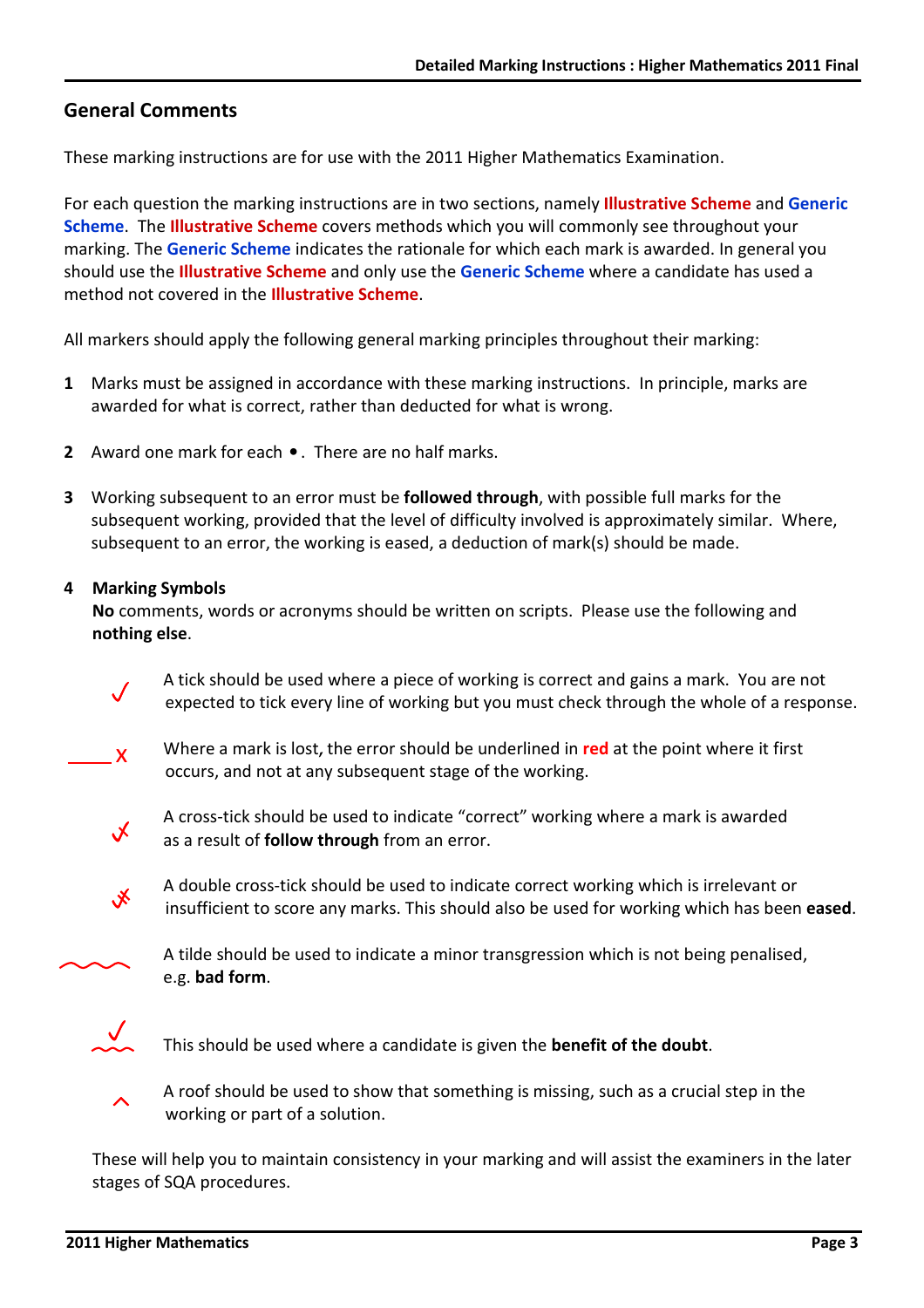- 5 Regularly Occurring Responses (ROR) are shown on the marking scheme to help mark common solutions that are non-routine.
- 6 RORs may also be used as a guide in marking other non-routine candidate responses.
- 7 The mark for each part of a question should be entered in red in the outer right hand margin, opposite the end of the working concerned. The marks should correspond to those on the question paper and these marking instructions. Only the mark, as a single number, should be written.



- 8 Where a candidate has scored zero for any question, or part of a question, 0 should be written in the right hand margin beside their answer.
- 9 Every page of a candidate's script should be checked for working. Unless blank, every page which is devoid of a marking symbol, should have a tick placed in the bottom right hand margin.
- 10 Where a solution is spread over several pages the marks should be recorded at the end of the solution. This should be indicated with a down arrow  $(\psi)$ , in the margin, at the earlier stages.

The examples below illustrate the use of the marking symbols .

Example 1  
\n
$$
y = x^3-6x^2
$$
  
\n $\frac{dy}{dx} = 3x^2-12$   $\checkmark$   $\checkmark$   $\checkmark$   $\checkmark$   $\checkmark$   $\checkmark$   $\checkmark$   $\checkmark$   $\checkmark$   $\checkmark$   $\checkmark$   $\checkmark$   $\checkmark$   $\checkmark$   $\checkmark$   $\checkmark$   $\checkmark$   $\checkmark$   $\checkmark$   $\checkmark$   $\checkmark$   $\checkmark$   $\checkmark$   $\checkmark$   $\checkmark$   $\checkmark$   $\checkmark$   $\checkmark$   $\checkmark$   $\checkmark$   $\checkmark$   $\checkmark$   $\checkmark$   $\checkmark$   $\checkmark$   $\checkmark$   $\checkmark$   $\checkmark$   $\checkmark$   $\checkmark$   $\checkmark$   $\checkmark$   $\checkmark$   $\checkmark$   $\checkmark$   $\checkmark$   $\checkmark$   $\checkmark$   $\checkmark$   $\checkmark$   $\checkmark$   $\checkmark$   $\checkmark$   $\checkmark$   $\checkmark$   $\checkmark$   $\checkmark$   $\checkmark$   $\checkmark$   $\checkmark$   $\checkmark$   $\checkmark$   $\checkmark$   $\checkmark$   $\checkmark$   $\checkmark$   $\checkmark$   $\checkmark$   $\checkmark$   $\checkmark$   $\checkmark$   $\checkmark$   $\checkmark$   $\checkmark$   $\checkmark$   $\checkmark$   $\checkmark$   $\checkmark$   $\checkmark$   $\checkmark$   $\checkmark$   $\checkmark$   $\checkmark$   $\checkmark$   $\checkmark$   $\checkmark$   $\checkmark$   $\checkmark$   $\checkmark$   $\checkmark$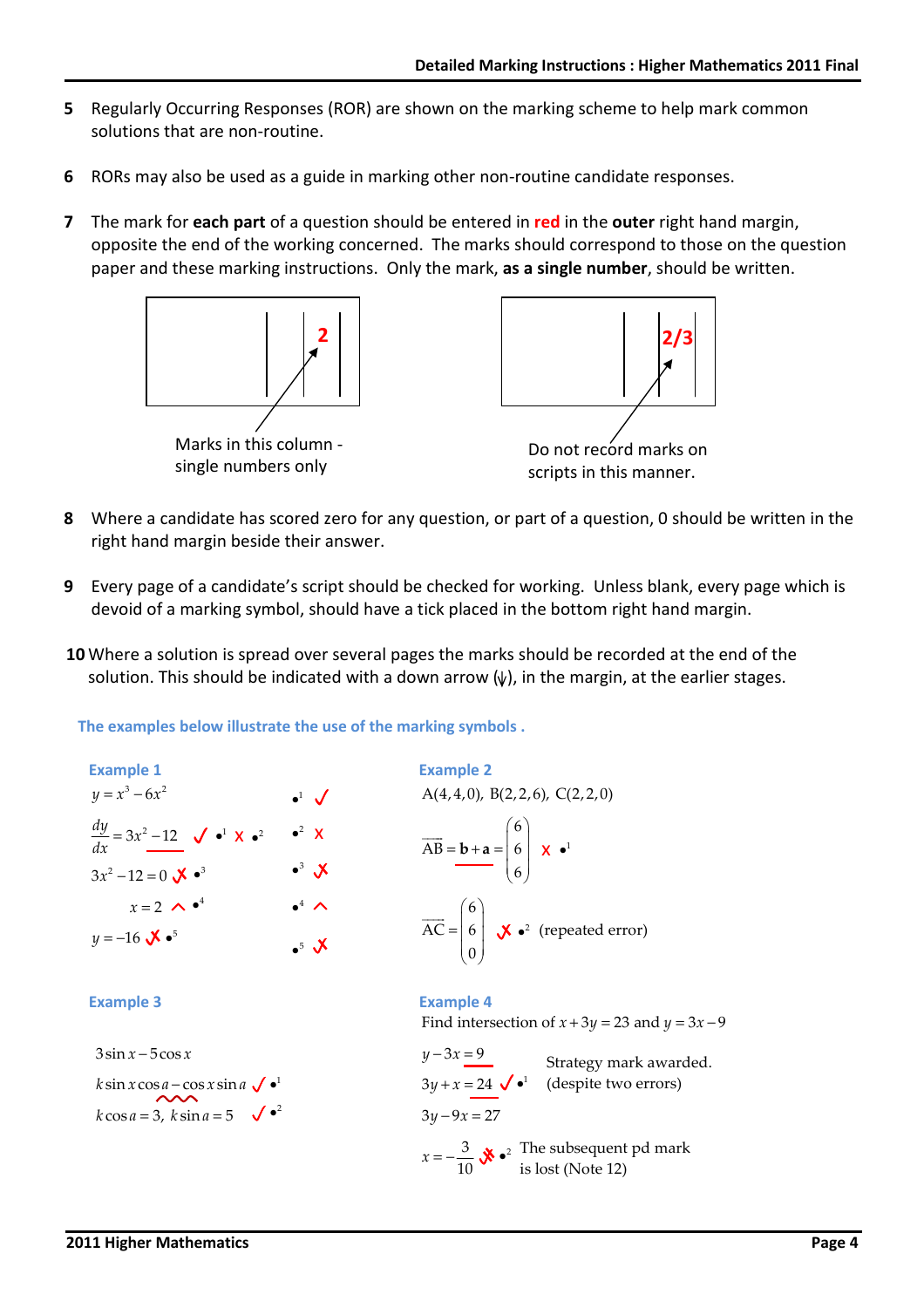11 Where a transcription error (paper to script or within script) occurs, a mark is lost. e.g.



- 12 In general, as a consequence of an error perceived to be trivial, casual or insignificant, e.g.  $6 \times 6 = 12$ , candidates lose the opportunity of gaining the appropriate ic or pd mark.
- 13 A processing error made at a strategy mark stage is penalised at the next pd or ic mark available within that part of the question. The strategy mark may still be awarded.
- 14 As indicated on the front of the question paper, full credit should only be given where the solution contains appropriate working. Throughout this paper, unless specifically mentioned in the marking scheme, a correct answer with no working receives no credit.
- 15 Unless specifically mentioned in the marking scheme, do not penalise:
	- Working subsequent to a correct answer;
	- Correct working in the wrong part of a question;
	- Legitimate variations in numerical answers, e.g. angles in degrees rounded to nearest degree;
	- Omission of units;
	- Bad form.
- 16 No piece of working should be ignored without careful checking even where a fundamental misunderstanding is apparent early in the answer. Reference should always be made to the marking scheme. Answers which are widely off-beam are unlikely to include anything of relevance, but candidates may still have the opportunity of gaining the odd mark or two, provided it satisfies the criteria for the marks.
- 17 In the exceptional circumstance where you are in doubt whether a mark should or should not be awarded, err on the generous side and award the mark.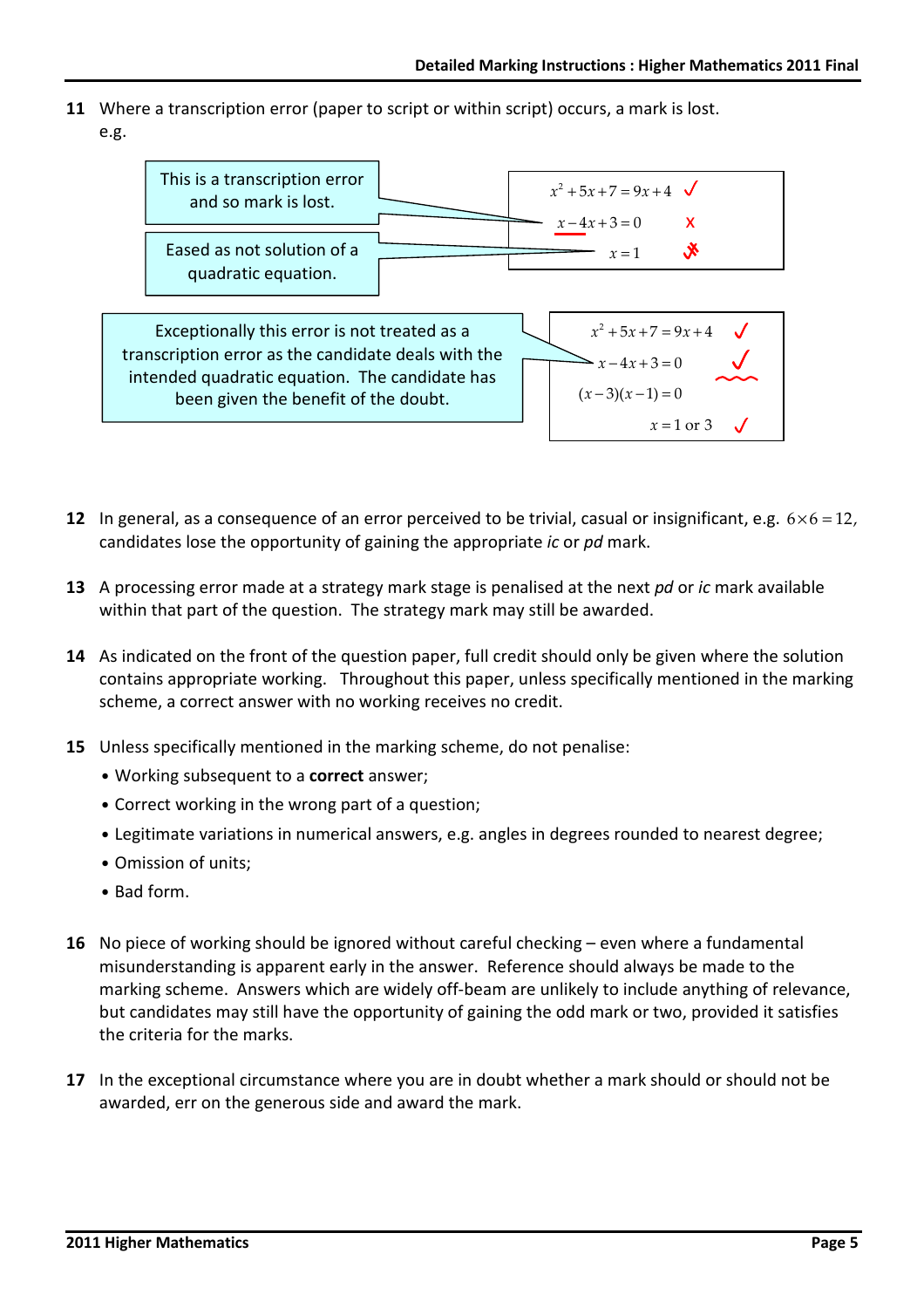- 18 Scored out or erased working which has not been replaced should be marked where still legible. However, if the scored out or erased working has been replaced, only the work which has not been scored out should be marked.
- 19 A valid approach, within Mathematical problem solving, is to try different strategies. Where this occurs, all working should be marked. The mark awarded to the candidate is from the highest scoring strategy. This is distinctly different from the candidate who gives two or more solutions to a question/part of a question, deliberately leaving all solutions, hoping to gain some benefit. All such contradictory responses should be marked and the lowest mark given.
- 20 It is of great importance that the utmost care should be exercised in adding up the marks. The recommended procedure is as follows:
	- Step 1 Manually calculate the total from the candidate's script.
	- Step 2 Check this total using the grid issued with these marking instructions.
	- Step 3 Input the scores and obtain confirmation of your total from the EMC screen. (This should highlight any discrepancies hitherto undiscovered.)
- 21 Place the candidate's script for Paper 2 inside the script for Paper 1 and write the candidate's total score (i.e. Paper 1 Section B + Paper 2) in the space provided on the front cover of the script for Paper 1.
- 22 In cases of difficulty, covered neither in detail nor in principle in these instructions, contact your Team Leader (TL) in the first instance. A referral to the Principal Assessor (PA) should only be made in consultation with your TL. Please see the General Marking Instructions for PA Referrals.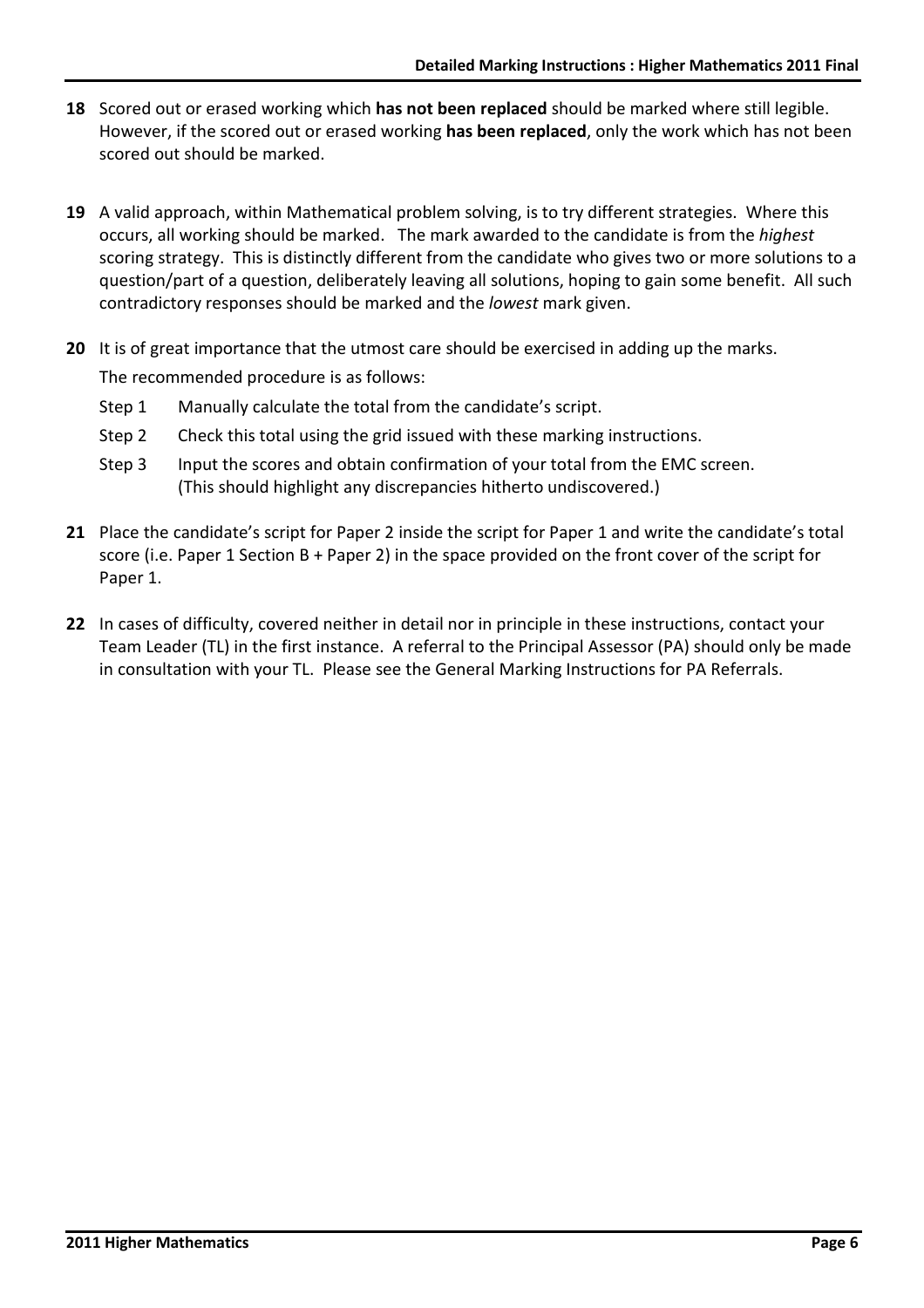|                | <b>Question</b>         | <b>Answer</b>           |
|----------------|-------------------------|-------------------------|
|                | $\mathbf{1}$            | $\mathsf{C}$            |
|                | $\overline{\mathbf{2}}$ | $\bf{B}$                |
|                | $\overline{\mathbf{3}}$ | $\mathbf D$             |
|                | $\boldsymbol{4}$        | $\mathbf D$             |
|                | 5                       | $\boldsymbol{\rm{A}}$   |
|                | $\boldsymbol{6}$        | $\mathbf C$             |
|                | $\overline{7}$          | $\mathbf D$             |
|                | $\boldsymbol{8}$        | $\boldsymbol{\rm{A}}$   |
|                | 9                       | $\, {\bf B}$            |
|                | 10                      | $\mathbf D$             |
|                | 11                      | $\mathbf D$             |
|                | 12                      | $\mathbf C$             |
|                | 13                      | $\mathbf C$             |
|                | 14                      | $\, {\bf B}$            |
|                | 15                      | $\bf{B}$                |
|                | 16                      | $\boldsymbol{\rm{A}}$   |
|                | $\bf 17$                | $\boldsymbol{\rm{A}}$   |
|                | 18                      | $\mathbf C$             |
|                | 19                      | $\mathbf C$             |
|                | 20                      | $\mathbf{D}$            |
|                |                         |                         |
| <b>Summary</b> | ${\bf A}$               | $\boldsymbol{4}$        |
|                | $\bf{B}$                | $\overline{\mathbf{4}}$ |
|                | $\mathbf C$             | $\boldsymbol{6}$        |
|                | $\mathbf D$             | 6                       |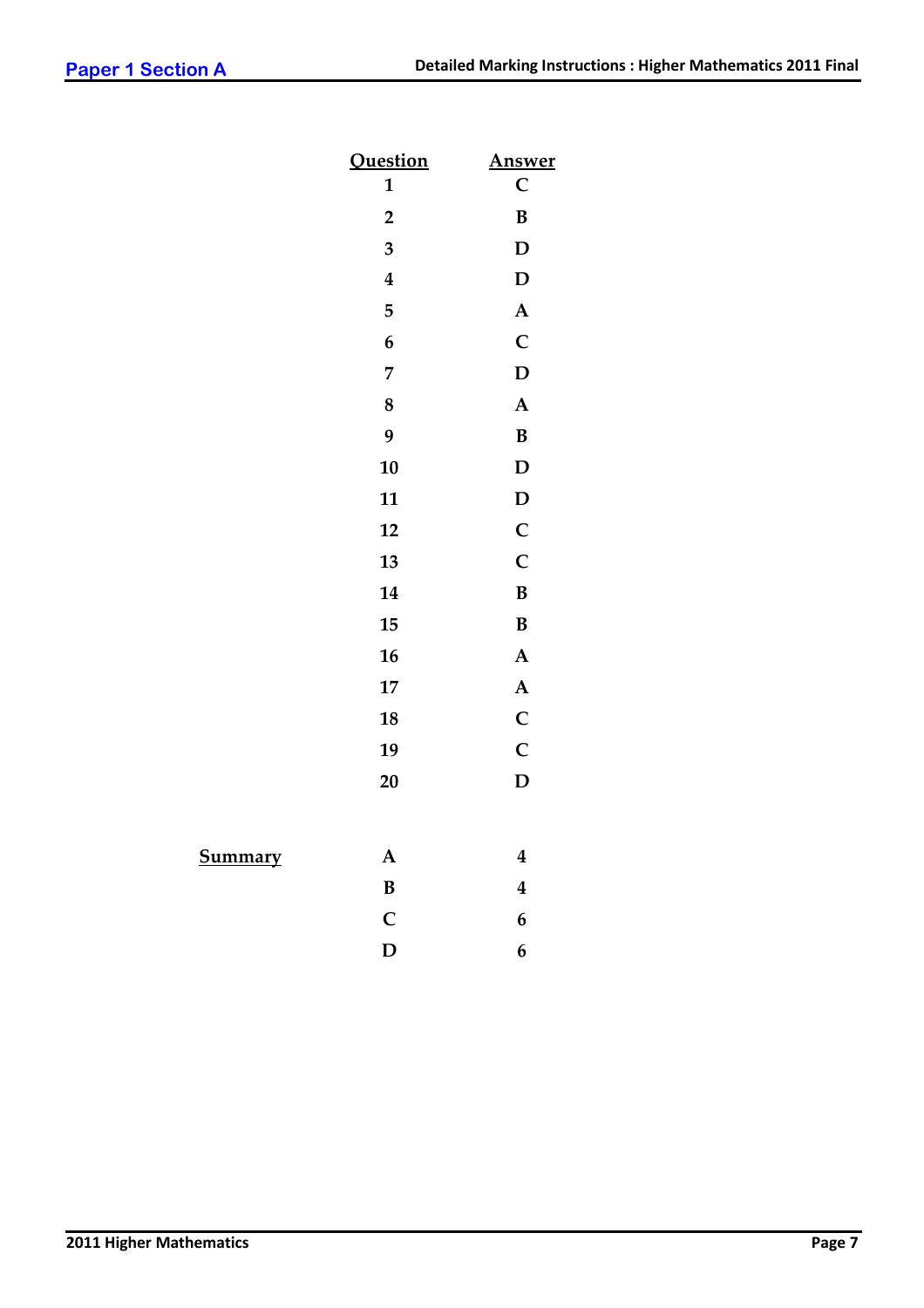#### Detailed Marking Instructions : Higher Mathematics 2011 Final Paper 1 Section B 21 A quadrilateral has vertices A( $-1$ , 8), B(7, 12), C(8, 5) and D(2,  $-3$ ) as shown in the diagram. (a) Find the equation of diagonal BD. 2 (b) The equation of diagonal AC is  $x + 3y = 23$ . Find the coordinates of E, the point of intersection of the diagonals.  $\frac{1}{2}$   $\frac{1}{2}$ Generic Scheme **Illustrative Scheme** 21 (a) 1  $\bullet^2$ pd find gradient of BD state equation of BD • 1 2  $\frac{15}{5}$  or equivalent  $y - (-3) = 3(x - 2)$  or  $y - 12 = 3(x - 7)$ • •<sup>2</sup>  $y-(-3) = 3(x-2)$  or  $y-12 = 3(x-$ **Notes** 1. There is no need to simplify  $m_{BD}$  for  $\bullet^1$ ; however, it must be simplified before  $\bullet^2$  can be awarded. 2. If  $m_{\text{BD}}$  cannot be simplified, due to an error, then  $\bullet^2$  is still available. 3. Candidates who determine the equation of AC lose  $\bullet$ <sup>1</sup> but may still gain  $\bullet$ <sup>2</sup>. 4. Candidates lose  $\bullet^1$  and  $\bullet^2$  for the equation of any side of the quadrilateral. Regularly occurring responses Response 1 Response 2 Using  $y = mx + c$  $y = 3x + c \sqrt{d}$  $12 = 3 \times 7 + c$  or  $-3 = 3 \times 2 + c$  $c = -9 \checkmark \bullet^2$  $m_{\rm AC} = -\frac{1}{3}$  $m_{\text{BD}} = 3$  $m_{\text{AC}} = -\frac{1}{3}$  $y-(-3) = 3(x-2)$   $\sqrt{2}$   $\cdot$ <sup>2</sup> 21 (b) 3 4 5 ss start solution of simultaneous equations pd solve for one variable pd solve for second variable • • • •<sup>3</sup> e.g.  $3x - y = 9$  and  $x + 3y = 23$ 4 5  $3x-9=-\frac{x}{3}+\frac{23}{3}$  $3(3x-9) = 23$ 5 **or**  $y=6$ 6 **or**  $x = 5$ or  $3x - 9 = -\frac{x}{2}$  $x + 3(3x$  $x = 5$  or y  $y=6$  or x  $+3(3x-9) =$ •<sup>4</sup>  $x=5$  or  $y=$ •<sup>5</sup>  $y=6$  or  $x=$ or or or Notes 5. Candidates who find the equation of AC in (a), correctly or incorrectly, lose  $\bullet^3$ ,  $\bullet^4$  and  $\bullet^5$  in (b). 6. Any other incorrect answer from (a) may still gain  $\bullet^3$ ,  $\bullet^4$  and  $\bullet^5$  as follow through. Regularly occurring responses Response 3  $3x - y = 3$  and  $x + 3y = 23$   $\checkmark \bullet^3$  $x = 3 \cdot 2 \quad \mathbf{\mathcal{X}} \cdot \mathbf{e}^4$  $y=6.6$   $\mathbf{\times}$   $\bullet^5$ A B C D  $\circ$  x E 2 3  $\mathbf{x}$ 1 • 2 marks out of 2 Subsequent to gaining  $\cdot^3$  an error was made in simplifying the equation in (a), but strategy mark still awarded in (b). Error going from (a) to (b) is penalised at first pd (or ic) mark. Candidate has assumed diagonals are perpendicular - without evidence. 2 marks out of 3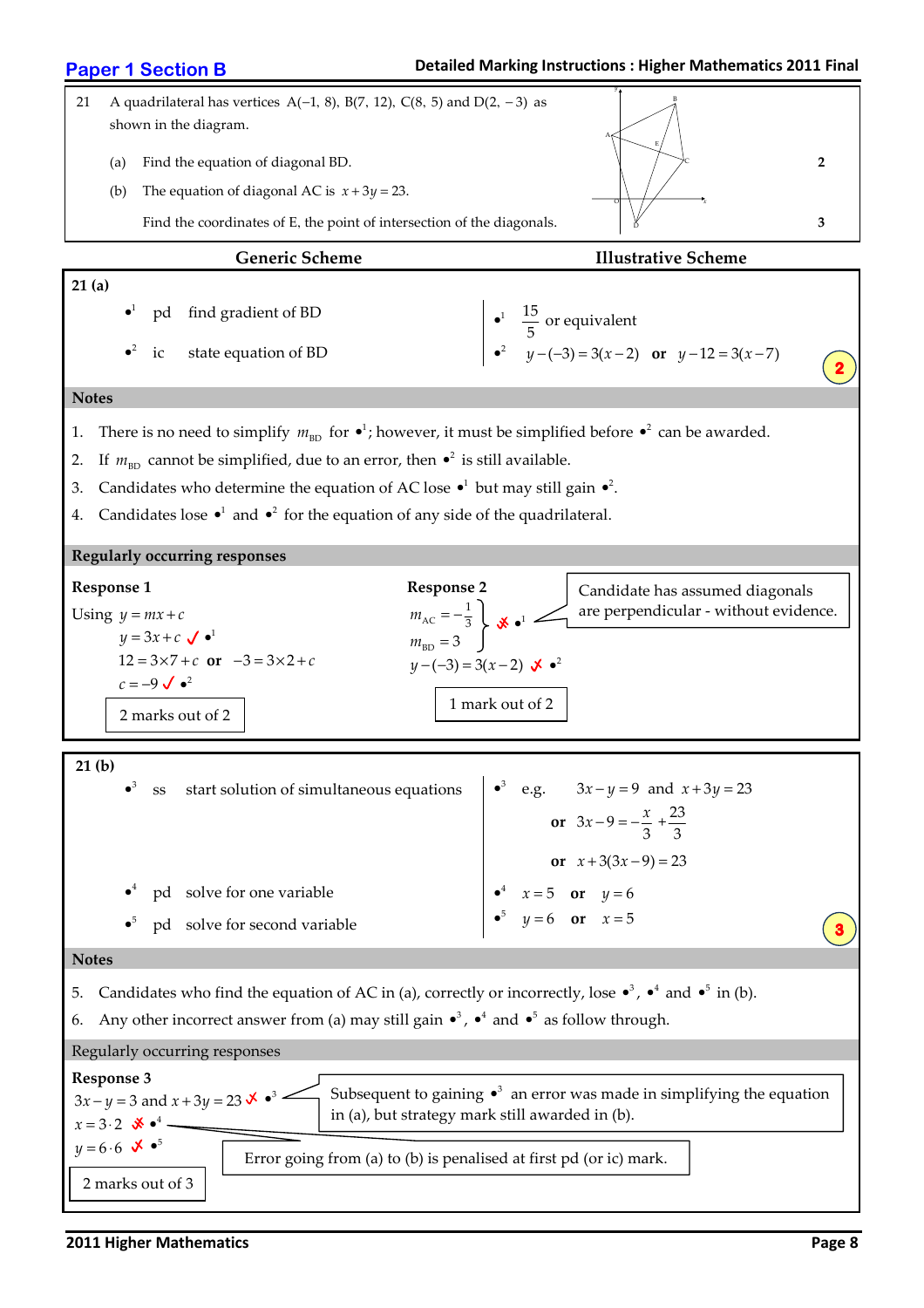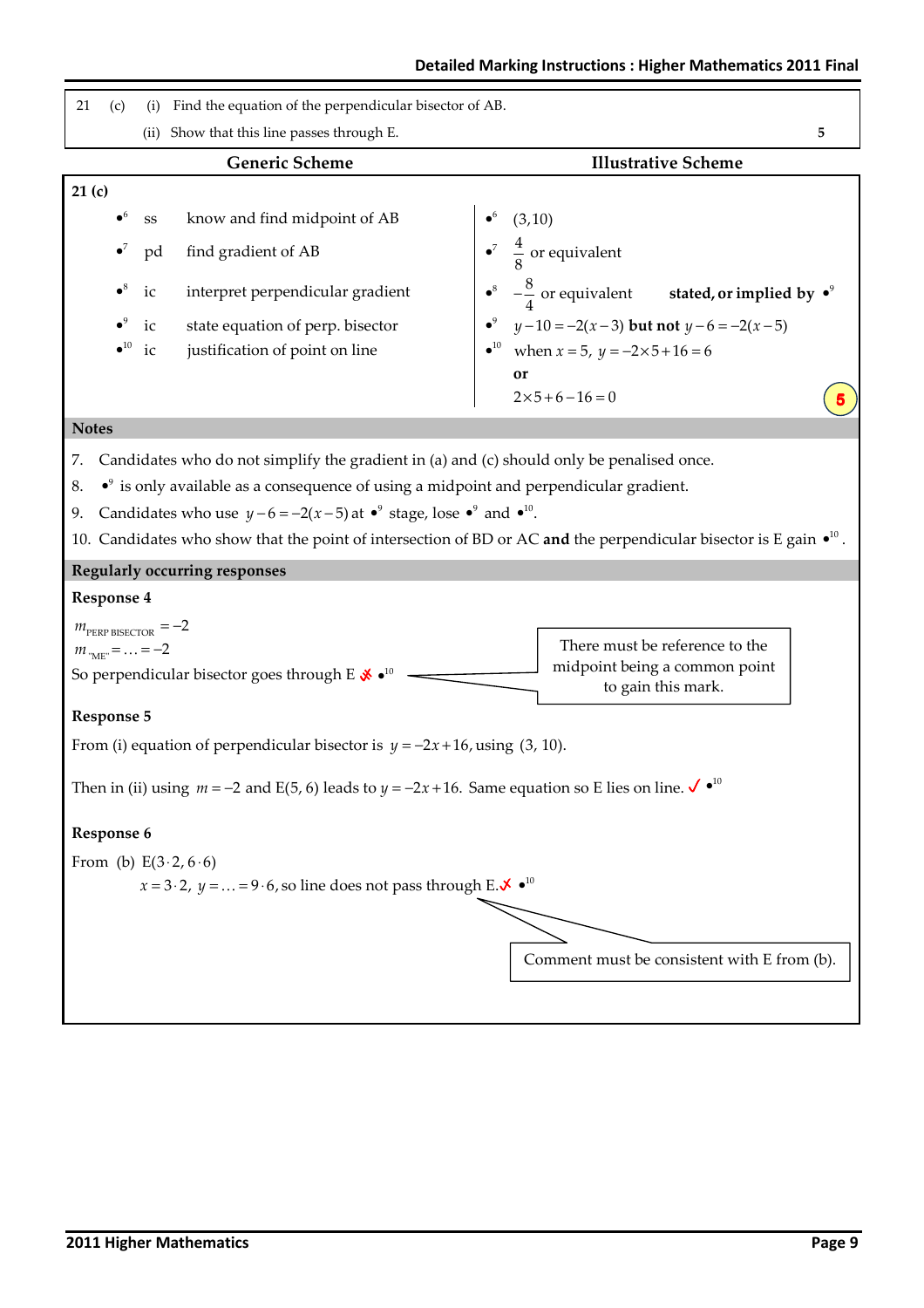$\bullet^2$  (0, -2) (minimum response "(ii) -2")

Generic Scheme **Illustrative Scheme**  22 (a)  $\bullet^1$ ic interpret x intercept 1 (2, 0) (minimum response "(i) 2") • 22 A function *f* is defined on the set of real numbers by  $f(x) = (x - 2)(x^2 + 1)$ . (a) Find where the graph of  $y = f(x)$  cuts: (i) the x-axis; (ii) the y-axis. 2 (b) Find the coordinates of the stationary points on the curve with equation  $y = f(x)$  and determine their nature. 8

2

#### **Notes**

 $\bullet^2$ 

1. Candidates who obtain extra *x*-axis intercepts lose  $\bullet^1$ .

ic interpret y intercept

- 2. Candidates who obtain extra *y*-axis intercepts lose  $\bullet^2$ .
- 3. Candidates who interchange intercepts can gain at most one mark.



2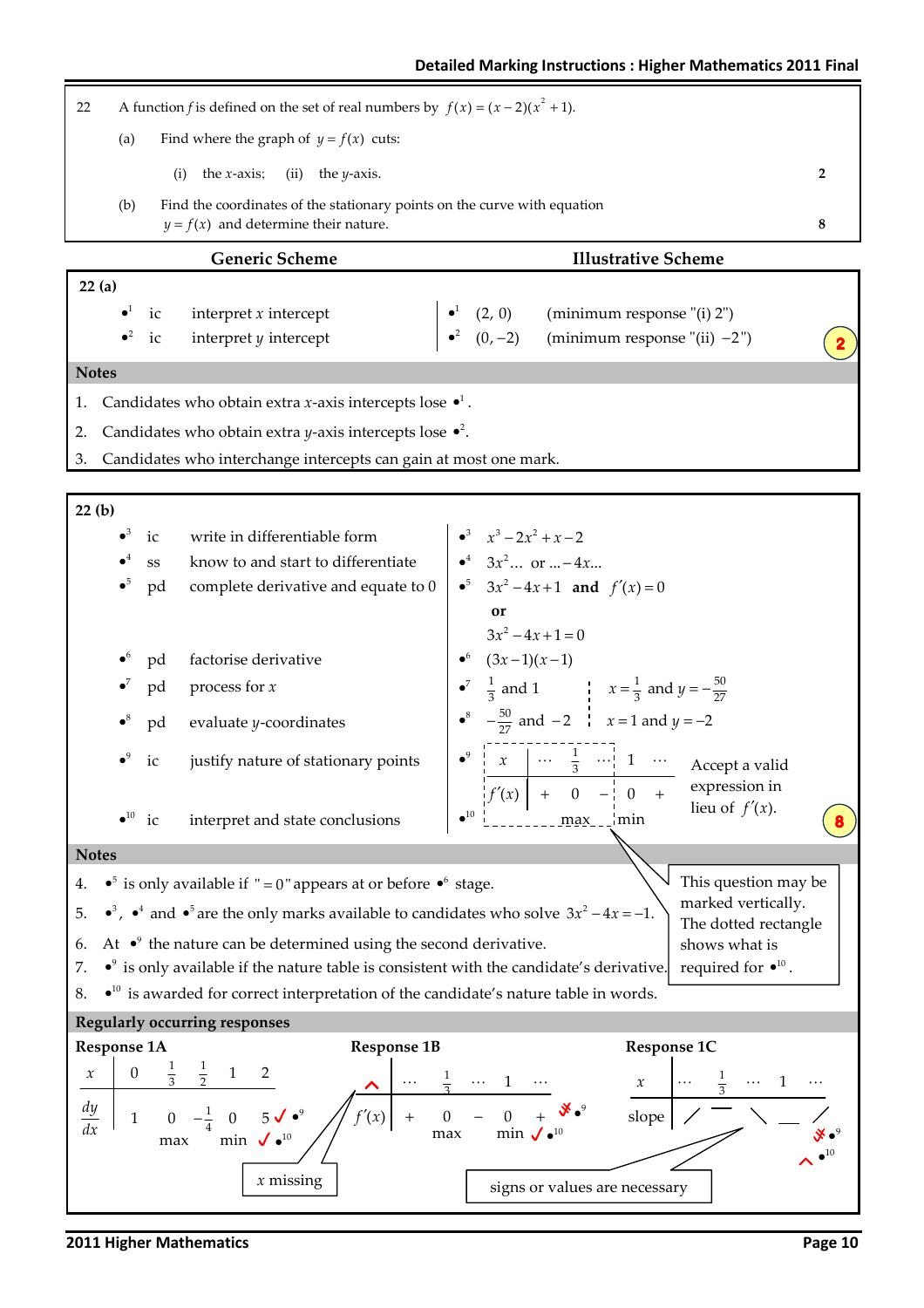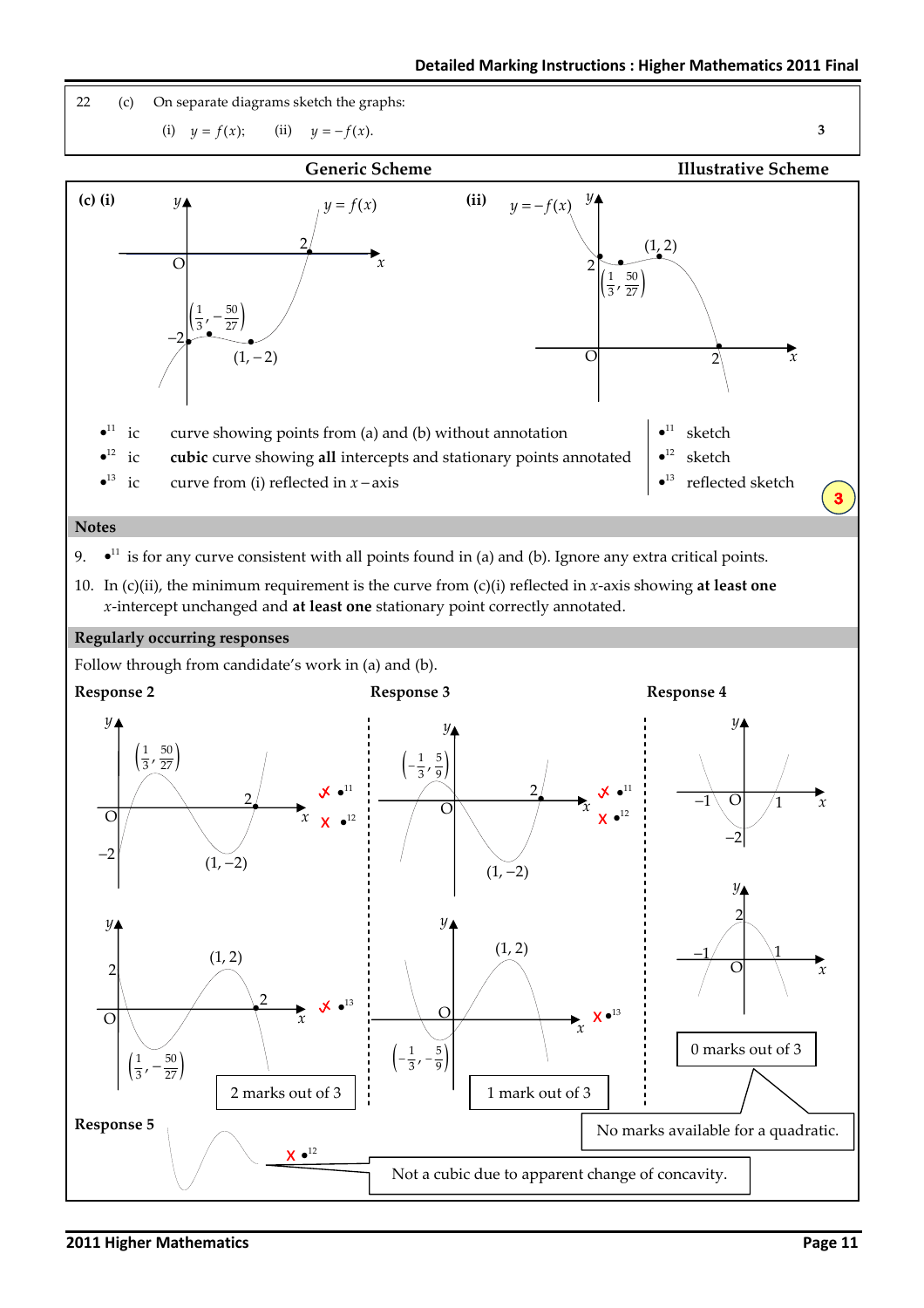(a) Solve  $\cos 2x^{\circ} - 3\cos x^{\circ} + 2 - 0$  for  $0 \le x < 360$ 

| $\left( a \right)$   |               | $301$ ve $322x - 3205x + 2 - 0$ for $0 \le x \le 300$ .                                                                                                                                               |                    |                                                                                                                  |                            |                                                                                                                                                         |
|----------------------|---------------|-------------------------------------------------------------------------------------------------------------------------------------------------------------------------------------------------------|--------------------|------------------------------------------------------------------------------------------------------------------|----------------------------|---------------------------------------------------------------------------------------------------------------------------------------------------------|
|                      |               | <b>Generic Scheme</b>                                                                                                                                                                                 |                    |                                                                                                                  | <b>Illustrative Scheme</b> |                                                                                                                                                         |
| 23(a)                |               |                                                                                                                                                                                                       |                    |                                                                                                                  |                            |                                                                                                                                                         |
|                      |               |                                                                                                                                                                                                       |                    | Method 1 : Using factorisation                                                                                   |                            |                                                                                                                                                         |
|                      | ${\rm\bf SS}$ | know to use double angle formula                                                                                                                                                                      |                    | $2\cos^2 x^{\circ} - 1$<br>$\bullet^1$                                                                           |                            | stated, or implied by $\bullet^2$                                                                                                                       |
|                      | ic<br>SS      | express as a quadratic in $\cos x$ °<br>start to solve                                                                                                                                                |                    | $\bullet^2$                                                                                                      |                            | $2\cos^2 x$ – $3\cos x$ + 1 = 0 must appear at either<br>• <sup>3</sup> $(2\cos x^\circ - 1)(\cos x^\circ - 1)$ of these lines to gain • <sup>2</sup> . |
|                      |               |                                                                                                                                                                                                       |                    | Method 2 : Using quadratic formula                                                                               |                            |                                                                                                                                                         |
|                      |               |                                                                                                                                                                                                       |                    | $2\cos^2 x^{\circ} - 1$<br>$\bullet^1$                                                                           |                            |                                                                                                                                                         |
|                      |               |                                                                                                                                                                                                       |                    | • <sup>2</sup> $2\cos^2 x^\circ - 3\cos x^\circ + 1 = 0$                                                         |                            | stated explicitly                                                                                                                                       |
|                      |               |                                                                                                                                                                                                       |                    | $\frac{-(-3) \pm \sqrt{(-3)^2 - 4 \times 2 \times 1}}{2 \times 2}$                                               |                            |                                                                                                                                                         |
|                      |               |                                                                                                                                                                                                       |                    | In both methods :                                                                                                |                            |                                                                                                                                                         |
|                      | pd            | reduce to equations in $\cos x$ ° only                                                                                                                                                                |                    | $\cos x^\circ = \frac{1}{2}$ and $\cos x^\circ = 1$<br>$\bullet^4$                                               |                            | Candidates who                                                                                                                                          |
|                      | ic            | process solutions in given domain                                                                                                                                                                     |                    | 0, 60 and 300<br>$\bullet^5$                                                                                     |                            | include 360 lose • <sup>5</sup>                                                                                                                         |
|                      |               |                                                                                                                                                                                                       |                    | or                                                                                                               |                            |                                                                                                                                                         |
|                      |               |                                                                                                                                                                                                       |                    | • <sup>4</sup> $\cos x^\circ = 1$ and $x = 0$<br>• <sup>5</sup> $\cos x^\circ = \frac{1}{2}$ and $x = 60$ or 300 |                            | Candidates who                                                                                                                                          |
|                      |               |                                                                                                                                                                                                       |                    |                                                                                                                  |                            | include 360 lose • <sup>4</sup>                                                                                                                         |
| <b>Notes</b>         |               |                                                                                                                                                                                                       |                    |                                                                                                                  |                            |                                                                                                                                                         |
| 1.                   |               | • <sup>1</sup> is not available for simply stating that $\cos 2A = 2\cos^2 A - 1$ with no further working.                                                                                            |                    |                                                                                                                  |                            |                                                                                                                                                         |
| 2.                   |               | equation reduces to a quadratic in $\cos x$ .                                                                                                                                                         |                    |                                                                                                                  |                            | In the event of $\cos^2 x - \sin^2 x$ or $1-2\sin^2 x$ being substituted for $\cos 2x$ , $\bullet^1$ cannot be awarded until the                        |
| 3.                   |               | Substituting $\cos 2A = 2\cos^2 A - 1$ or $\cos 2a = 2\cos^2 a - 1$ etc. should be treated as bad form throughout.                                                                                    |                    |                                                                                                                  |                            |                                                                                                                                                         |
| 4.                   |               | Candidates may express the quadratic equation obtained at the $\bullet^2$ stage in the form $2c^2 - 3c + 1$ or                                                                                        |                    |                                                                                                                  |                            |                                                                                                                                                         |
|                      |               |                                                                                                                                                                                                       |                    |                                                                                                                  |                            | $2x^2 - 3x + 1$ etc. For candidates who do not solve a trigonometric quadratic equation at $\bullet^5$ , cos x must appear                              |
|                      |               | explicitly to gain $\bullet^4$ .                                                                                                                                                                      |                    |                                                                                                                  |                            |                                                                                                                                                         |
| 5.<br>6.             |               | • $\bullet$ and $\bullet$ <sup>5</sup> are only available as a consequence of solving a quadratic equation.<br>Any attempt to solve $ax^2 + bx = c$ loses $\bullet^3$ , $\bullet^4$ and $\bullet^5$ . |                    |                                                                                                                  |                            |                                                                                                                                                         |
| 7.                   | measure.      |                                                                                                                                                                                                       |                    |                                                                                                                  |                            | $\bullet$ is not available to candidates who work in radian measure and do not convert their answers into degree                                        |
|                      |               | <b>Regularly occurring responses</b>                                                                                                                                                                  |                    |                                                                                                                  |                            |                                                                                                                                                         |
| <b>Response 1</b>    |               |                                                                                                                                                                                                       | <b>Response 2A</b> |                                                                                                                  | <b>Response 2B</b>         |                                                                                                                                                         |
|                      |               | (Reading $\cos 2x^{\circ}$ as $\cos^2 x^{\circ}$ )                                                                                                                                                    | (See note 6 above) |                                                                                                                  |                            | (See note 6 above)                                                                                                                                      |
|                      |               | $\cos^2 x^\circ - 3\cos x^\circ + 2 = 0$ $\mathbf{X} \cdot \mathbf{A}^1 \cdot \mathbf{X} \cdot \mathbf{B}^2$                                                                                          |                    | $2\cos^2 x^{\circ} - 1 - 3\cos x^{\circ} + 2 = 0$ $\sqrt{\bullet^1}$                                             |                            | $2\cos^2 x^{\circ} - 1 - 3\cos x^{\circ} + 2 = 0$                                                                                                       |
|                      |               | $(\cos x^{\circ} - 2)(\cos x^{\circ} - 1) = 0$ $\mathbf{\times} \bullet^3$                                                                                                                            |                    | $2\cos^2 x^{\circ} - 3\cos x^{\circ} = -1 \cdot 8 \cdot 2^2$                                                     |                            | $2\cos^2 x^{\circ} - 3\cos x^{\circ} + 1 = 0 \sqrt{\cdot^2}$                                                                                            |
| $\cos x^{\circ} = 2$ |               | or $\cos x^\circ = 1 \times \bullet^4$                                                                                                                                                                |                    | $\cos x^{\circ}(2\cos x^{\circ}-3)=-1$ $\mathbf{\mathbf{\times}}$ $\mathbf{\bullet}^{3}$                         |                            | $2\cos^2 x^{\degree} - 3\cos x^{\degree} = -1$                                                                                                          |

 $\cos x^\circ = -1$  or  $\cos x^\circ = 1 \times \cdot^4$ 180  $x = 0 \, \cancel{\infty} \cdot^5$ 

1 mark out of 5

 $x = 180$   $x =$ 

2 marks out of 5

 $x=0$   $\mathbf{\mathcal{F}}$   $\bullet^5$ 

no solution 0

•<sup>5</sup>  $\cos x^{\circ} = -1$  or  $\cos x^{\circ} = 1 \times 4$ 

 $x = 180$   $x =$ 

 $\cos x^{\circ}(2\cos x^{\circ} - 3) = -1 \cdot 8 \cdot 8$ 

180  $x = 0 \infty$   $\bullet^5$ 

2 marks out of 5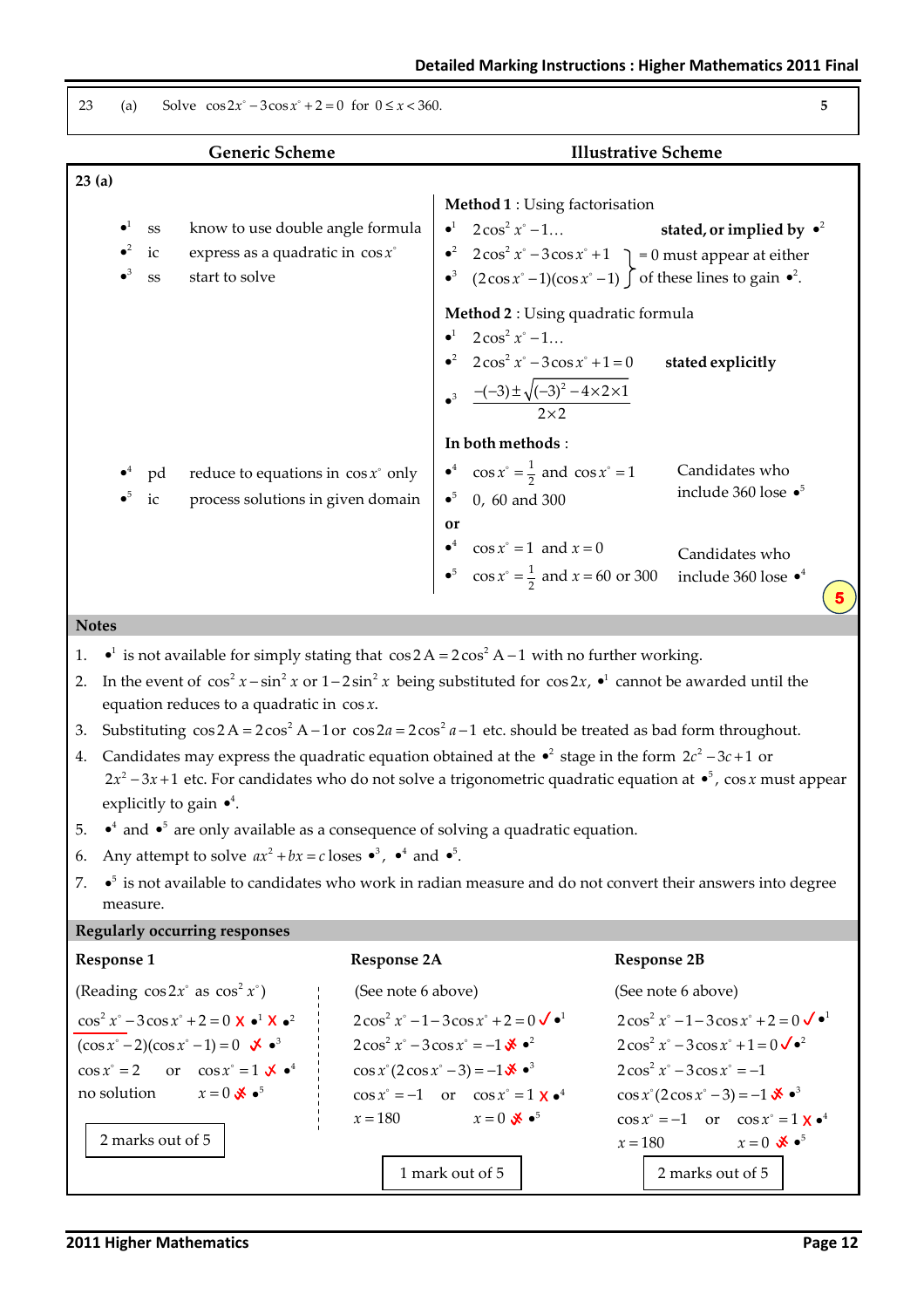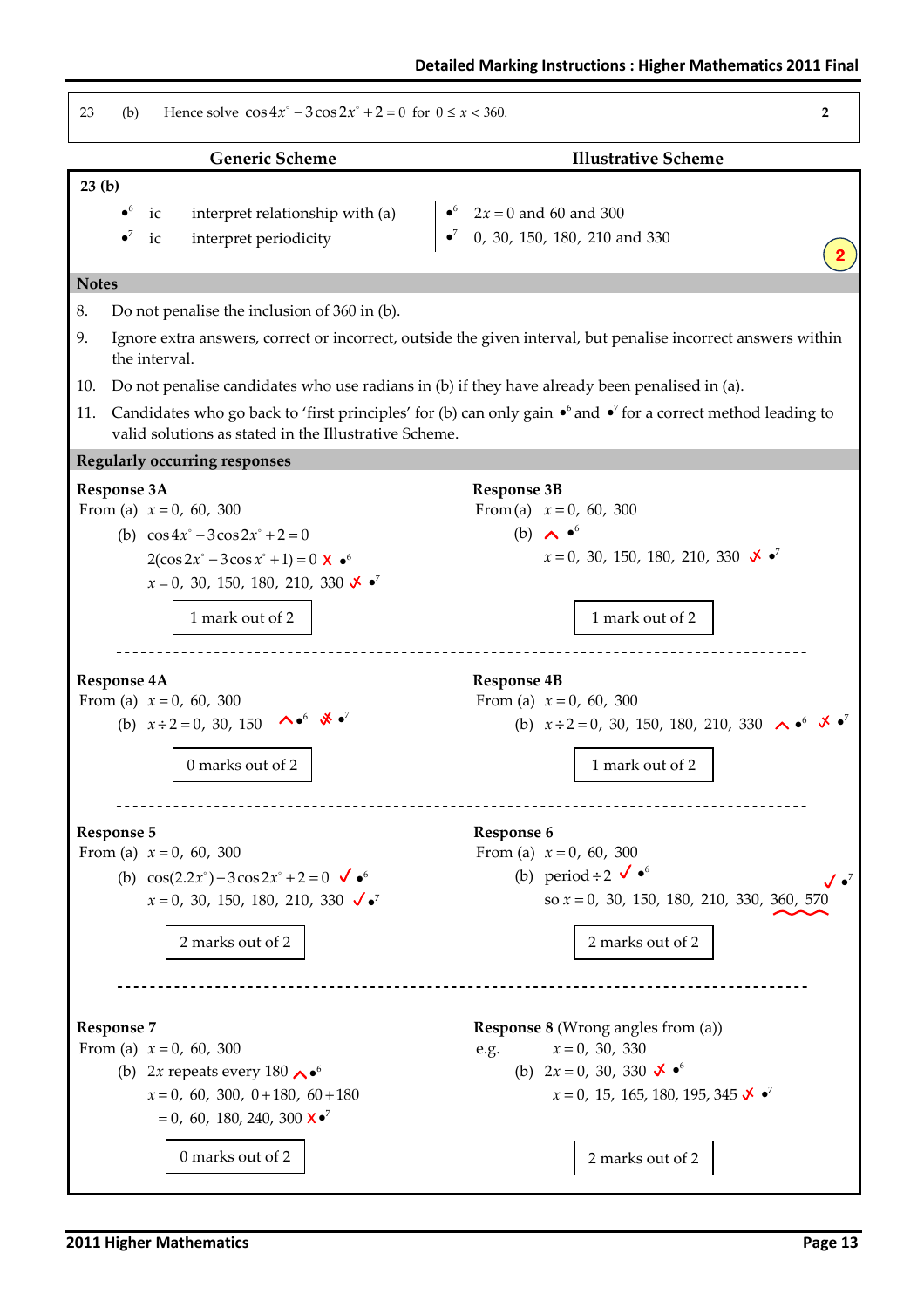

## Throughout this question, coordinates written as components and vice versa are treated as bad form.

|                    |             |    | <b>Generic Scheme</b>                                                                                                                                                                                                                                                                                                                                                                                                        | <b>Illustrative Scheme</b>                                                                                                                                                                                     |  |
|--------------------|-------------|----|------------------------------------------------------------------------------------------------------------------------------------------------------------------------------------------------------------------------------------------------------------------------------------------------------------------------------------------------------------------------------------------------------------------------------|----------------------------------------------------------------------------------------------------------------------------------------------------------------------------------------------------------------|--|
| 1(a)               | $\bullet^1$ | ic | state coordinates of B                                                                                                                                                                                                                                                                                                                                                                                                       | $\bullet^1$ $(4, 4, 0)$                                                                                                                                                                                        |  |
| 1 <sub>(b)</sub>   |             |    |                                                                                                                                                                                                                                                                                                                                                                                                                              |                                                                                                                                                                                                                |  |
|                    | $\bullet^2$ | pd | state components of DB                                                                                                                                                                                                                                                                                                                                                                                                       | $\begin{pmatrix} 2 \\ 2 \\ -6 \end{pmatrix}$                                                                                                                                                                   |  |
|                    | $\bullet^3$ | ic | state coordinates of M                                                                                                                                                                                                                                                                                                                                                                                                       | $\bullet^3$ (2, 0, 0) stated, or implied by $\bullet^4$                                                                                                                                                        |  |
|                    | $\bullet^4$ | pd | state components of DM                                                                                                                                                                                                                                                                                                                                                                                                       | $\begin{pmatrix} 0 \\ -2 \\ 6 \end{pmatrix}$                                                                                                                                                                   |  |
|                    |             |    | <b>Regularly occurring responses</b>                                                                                                                                                                                                                                                                                                                                                                                         |                                                                                                                                                                                                                |  |
|                    |             |    | <b>Response 1A</b> (Transcription error for D)<br>$\overline{DB} = \begin{pmatrix} 4 \\ 4 \\ 0 \end{pmatrix} - \begin{pmatrix} 2 \\ 6 \\ 6 \end{pmatrix} = \begin{pmatrix} 2 \\ -2 \\ -6 \end{pmatrix}$ <b>X</b> $\bullet^2$<br>$\overrightarrow{DM} = \begin{pmatrix} 2 \\ 0 \\ 0 \end{pmatrix} - \begin{pmatrix} 2 \\ 6 \\ 6 \end{pmatrix} = \begin{pmatrix} 0 \\ -6 \\ -6 \end{pmatrix}$ $\overrightarrow{V}^{\bullet^3}$ | <b>Response 1B</b> (Transcription error for D)<br>$\overrightarrow{DB} = \begin{pmatrix} 2 \\ -2 \\ -6 \end{pmatrix}$ and $\overrightarrow{DM} = \begin{pmatrix} 0 \\ -6 \\ -6 \end{pmatrix}$ with no working. |  |
|                    |             |    | 2 marks out of 3                                                                                                                                                                                                                                                                                                                                                                                                             | 0 marks out of 3                                                                                                                                                                                               |  |
| <b>Response 2A</b> |             |    |                                                                                                                                                                                                                                                                                                                                                                                                                              | <b>Response 2B</b>                                                                                                                                                                                             |  |
|                    |             |    | $\overrightarrow{DB} = \underline{\mathbf{d} + \mathbf{b}} = \begin{pmatrix} 6 \\ 6 \\ 6 \end{pmatrix} \mathbf{X} \bullet^2$                                                                                                                                                                                                                                                                                                 | $\overrightarrow{DB} = \begin{pmatrix} 6 \\ 6 \\ 6 \end{pmatrix}$ and $\overrightarrow{DM} = \begin{pmatrix} 4 \\ 2 \\ 6 \end{pmatrix}$ with no working.                                                       |  |
|                    |             |    | $\overrightarrow{DM} = d + m = \begin{pmatrix} 4 \\ 2 \\ 6 \end{pmatrix}$ $\begin{matrix} \sqrt{\bullet^3} \\ \sqrt{\bullet^4} \end{matrix}$                                                                                                                                                                                                                                                                                 |                                                                                                                                                                                                                |  |
|                    |             |    | 2 marks out of 3                                                                                                                                                                                                                                                                                                                                                                                                             | 0 marks out of 3                                                                                                                                                                                               |  |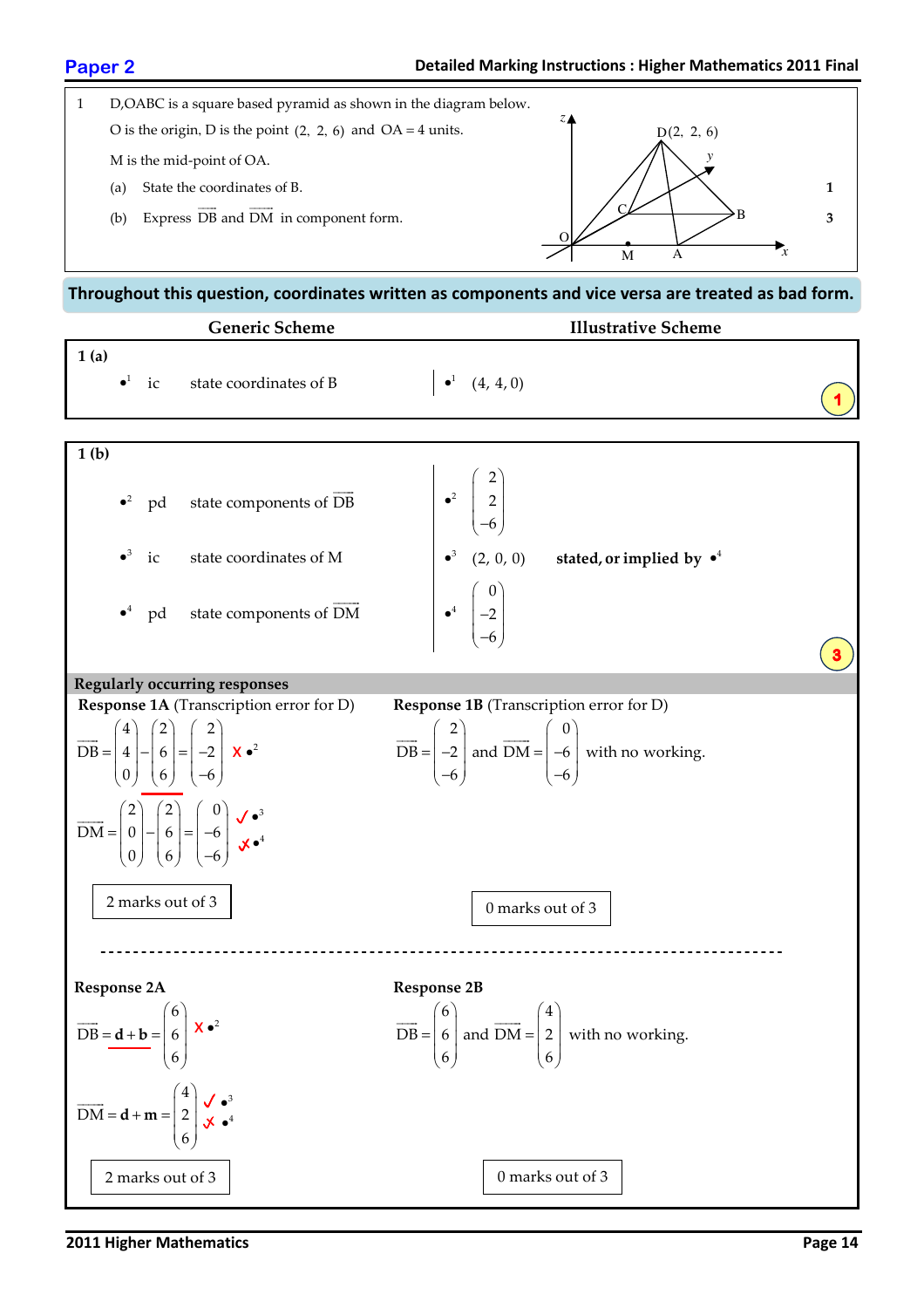

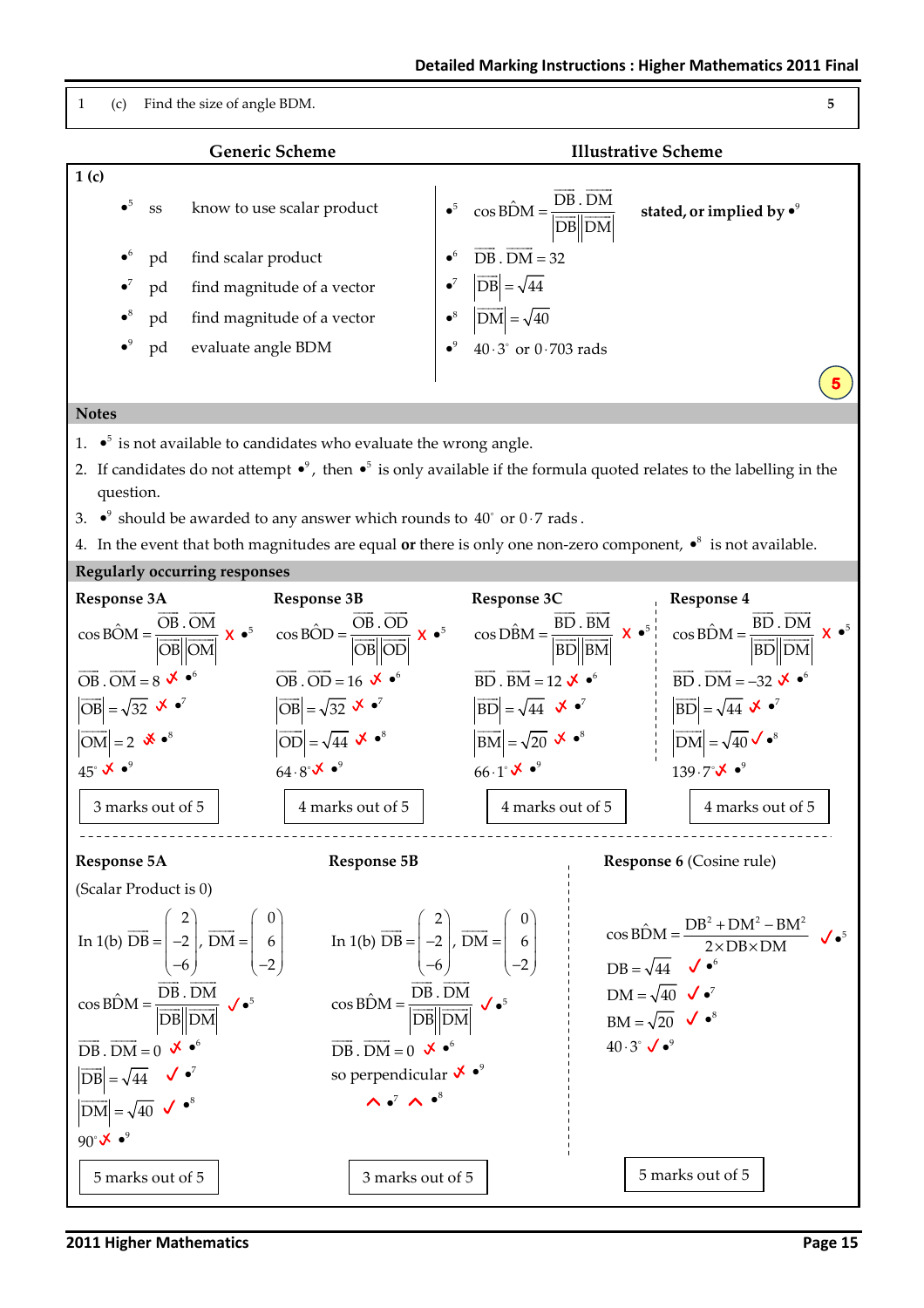| <b>Detailed Marking Instructions: Higher Mathematics 2011 Final</b> |
|---------------------------------------------------------------------|
|---------------------------------------------------------------------|

| Functions $f$ , $g$ and $h$ are defined on the set of real numbers by |                                                        |  |  |  |  |
|-----------------------------------------------------------------------|--------------------------------------------------------|--|--|--|--|
|                                                                       | • $f(x) = x^3 - 1$ • $g(x) = 3x + 1$ • $h(x) = 4x - 5$ |  |  |  |  |
| (a)                                                                   | Find $g(f(x))$ .                                       |  |  |  |  |
| (b)                                                                   | Show that $g(f(x)) + x h(x) = 3x^3 + 4x^2 - 5x - 2$ .  |  |  |  |  |
|                                                                       |                                                        |  |  |  |  |

|              | <b>Generic Scheme</b><br><b>Illustrative Scheme</b> |                |                                                                            |  |                                                          |                                   |  |
|--------------|-----------------------------------------------------|----------------|----------------------------------------------------------------------------|--|----------------------------------------------------------|-----------------------------------|--|
| 2(a)         |                                                     |                |                                                                            |  |                                                          |                                   |  |
|              |                                                     | $\bullet^1$ ic | interpret notation                                                         |  |                                                          | stated, or implied by $\bullet^2$ |  |
|              |                                                     | $\bullet^2$ ic | complete process                                                           |  | • <sup>1</sup> $g(x^3-1)$<br>• <sup>2</sup> $3(x^3-1)+1$ |                                   |  |
|              |                                                     |                |                                                                            |  |                                                          |                                   |  |
| <b>Notes</b> |                                                     |                |                                                                            |  |                                                          |                                   |  |
|              |                                                     |                | 1. $3x^3 - 2$ without working gains only 1 mark.                           |  |                                                          |                                   |  |
| 2.           |                                                     |                | $f(g(x))$ loses $\bullet^1$ but will gain $\bullet^2$ for $(3x+1)^3 - 1$ . |  |                                                          |                                   |  |
|              |                                                     |                | 3. $f(x) \times g(x)$ loses both $\bullet^1$ and $\bullet^2$ .             |  |                                                          |                                   |  |

| $\bullet^3$ ic<br>substitute and complete                                                       | • <sup>3</sup> $3(x^3-1)+1+x(4x-5)$<br>$= 3x^3 + 4x^2 - 5x - 2$<br>or | stated explicitly                                                   |
|-------------------------------------------------------------------------------------------------|-----------------------------------------------------------------------|---------------------------------------------------------------------|
|                                                                                                 | $3(x^3-1)+1+4x^2-5x$<br>$= 3x^3 + 4x^2 - 5x - 2$<br>or                | stated explicitly                                                   |
|                                                                                                 | $3x^3 - 2 + x(4x - 5)$<br>$= 3x^3 + 4x^2 - 5x - 2$                    | stated explicitly                                                   |
|                                                                                                 | or<br>$3x^3 - 2 + 4x^2 - 5x$<br>$= 3x^3 + 4x^2 - 5x - 2$              | stated explicitly                                                   |
| <b>Regularly occurring responses</b>                                                            |                                                                       |                                                                     |
| CAVE : Watch out for erroneous working leading to the required cubic.                           |                                                                       |                                                                     |
| <b>Response 1</b> $3x^3 - 2 + x(4x + 5) = 3x^3 + 4x^2 - 5x - 2$ <b>X</b> $\bullet^3$            |                                                                       | As the form of the                                                  |
| <b>Response 2</b> $3x^3-4+x(4x-5)=3x^3+4x^2-5x-2$ <b>X</b> $\bullet^3$                          |                                                                       | answer was given in<br>the question, this<br>mark is not available. |
| <b>Response 3</b> From (a) $(3x+1)^3 - 1$                                                       |                                                                       |                                                                     |
| In (b) $3x^3 + 3 - 1 + x(4x - 5) = 3x^3 + 2 + 4x^2 - 5x$ $\mathbf{X} \bullet^3$                 | $=3x^3+4x^2-5x-2$                                                     |                                                                     |
| <b>Response 4A</b> From (a) $g(f(x)) = 3x^3 - 2$                                                | <b>Response 4B</b> From (a) $g(f(x)) = 3x^3 - 2$                      |                                                                     |
| (b) $xh(x) = 4x^2 - 5x$<br>In                                                                   | In                                                                    | (b) $3x^2-2+4x^2-5x$ <b>X</b> $\bullet^3$                           |
| $\sim$ 3x <sup>3</sup> + 4x <sup>2</sup> - 5x - 2 $\mathbf{\mathcal{X}}$ $\bullet$ <sup>3</sup> |                                                                       | $=3x^3+4x^2-5x-2$                                                   |

**Note**:  $\bullet^3$  is not available to candidates who leave their answer as  $3x^3 - 2 + 4x^2 - 5x$ .

٦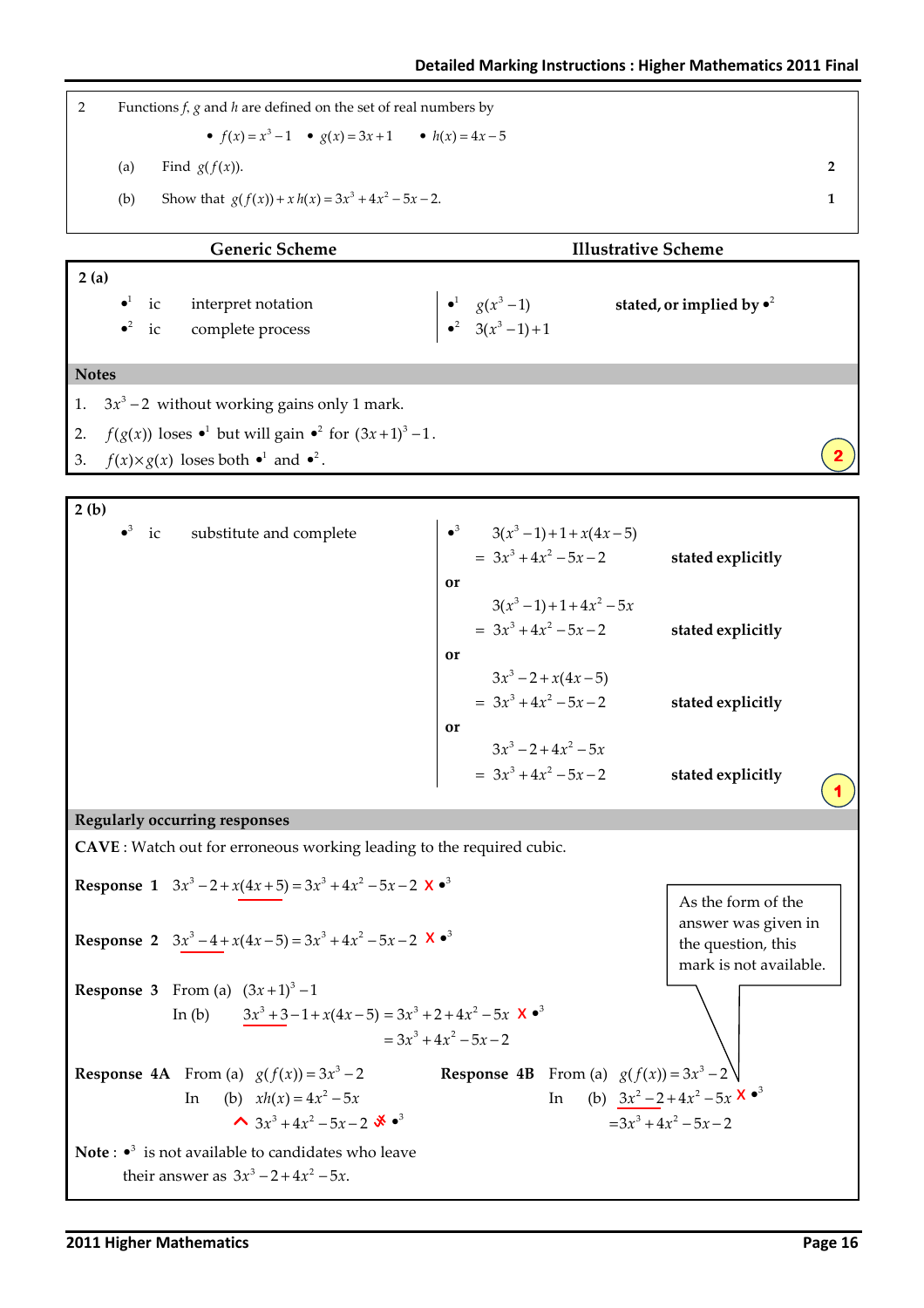2 (c) (i) Show that 
$$
(x-1)
$$
 is a factor of  $3x^3 + 4x^2 - 5x - 2$ .

(ii) Factorise  $3x^3 + 4x^2 - 5x - 2$  fully. 5

(d) Hence solve  $g(f(x)) + x h(x) = 0.$  1

Generic Scheme **Illustrative Scheme**  $\overline{2}$  (c) 4 5 6 7 8 •<sup>4</sup> ss know to use  $x = 1$ pd complete evaluation ic state conclusion ic find quadratic factor pd factorise completely • • • • Method 1 : Using synthetic division 4 5 6  $\bullet^7$  3x<sup>2</sup> + 7x + 2 stated, or implied by  $\bullet^8$ 8  $\bullet^4$  1 3 4 -5 -2  $\bullet^5$  1 3 4 -5 -2 3 7 2 3 7 2 0 • "remainder is zero so  $(x-1)$  is a factor", accept " $(x-1)$  is a factor"  $3x^2 + 7x + 2$  $\bullet^8$   $(x-1)(3x+1)(x+2)$ stated explicitly Method 2 : Using substitution and inspection  $\bullet^4$  know to use  $x = 1$  $-5$   $-3$  + 4  $-5$   $-2$  = 0  $\bullet^6$  (x-1) is a factor  $\bullet^7$   $(x-1)(3x^2+7x+2)$  stated, or implied by  $\bullet^8$ 8  $(x-1)(3x^2 + 7x + 2)$  $\bullet^8$   $(x-1)(3x+1)(x+2)$  stated explicitly Notes 4.  $\bullet^6$  is only available as a consequence of the evidence for  $\bullet^4$  and  $\bullet^5$ . 5. Communication at  $\bullet^6$  must be consistent with working at  $\bullet^5$ . i.e. candidate's working must arrive legitimately at zero before  $\bullet$ <sup>6</sup> is awarded. If the remainder is not 0 then an appropriate statement would be  $'(x-1)$  is not a factor'. 6. Unacceptable statements :  $x = 1$  is a factor,  $(x + 1)$  is a factor,  $x = 1$  is a root,  $(x - 1)$  is a root etc. 7.  $\bullet^9$  cannot be awarded for solving  $3x^3 + 4x^2 - 5x - 2 = 0$  in (c). 5 If only the word 'factor' appears, it must be linked to the 0 in the table. The link could be as little as 'so', ' $\therefore$ ', ' $\rightarrow$ ', ' $\Rightarrow$ ' or 'hence'. The word 'factor' only, with no link, does not gain  $\bullet^6$ .

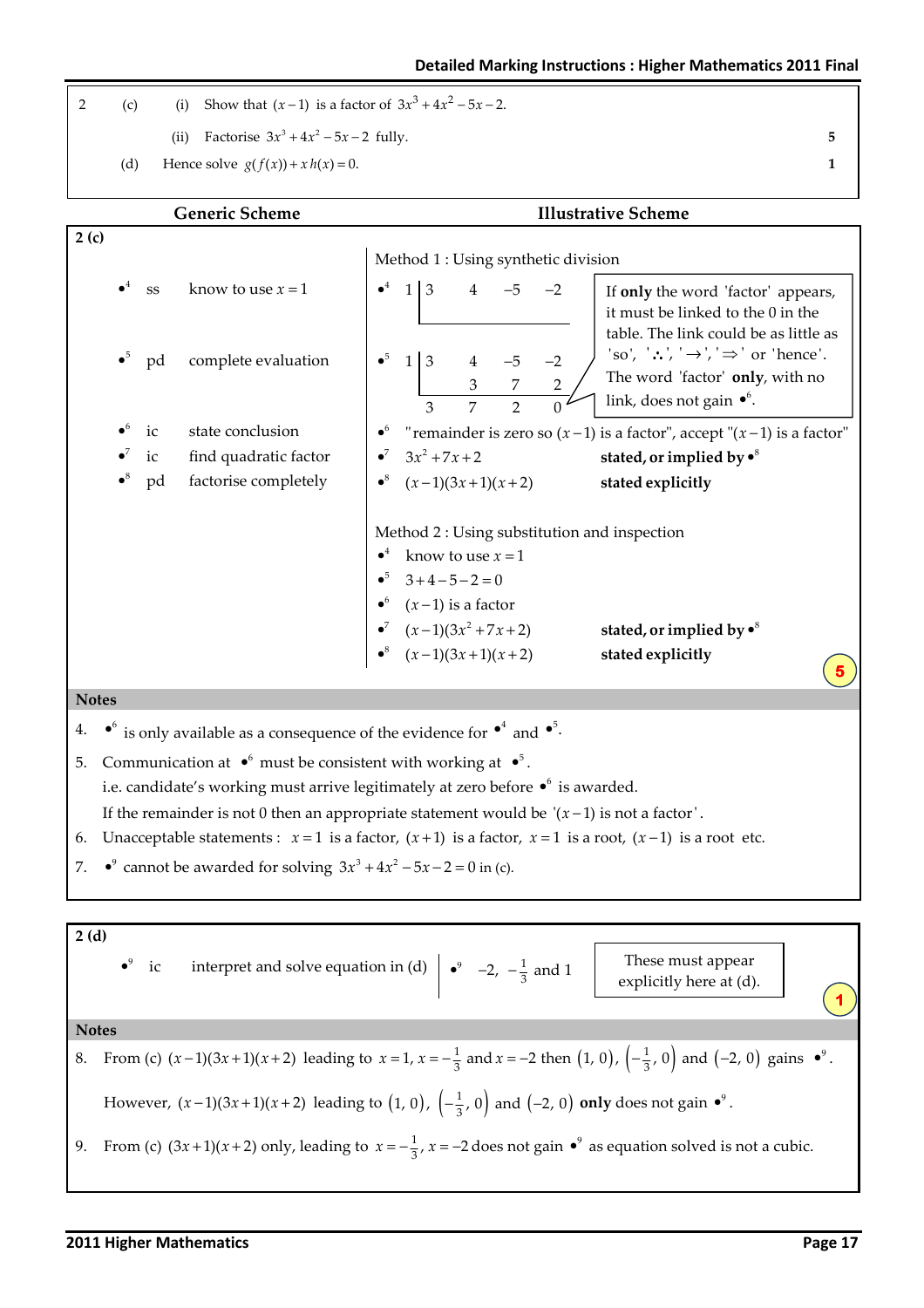| $\mathfrak{Z}$<br>(a)                                                                                                                                     | A sequence is defined by $u_{n+1} = -\frac{1}{2}u_n$ with $u_0 = -16$ .                                       |                                              |   |  |  |  |  |
|-----------------------------------------------------------------------------------------------------------------------------------------------------------|---------------------------------------------------------------------------------------------------------------|----------------------------------------------|---|--|--|--|--|
|                                                                                                                                                           | Write down the values of $u_1$ and $u_2$ .<br>1                                                               |                                              |   |  |  |  |  |
| (b)                                                                                                                                                       | A second sequence is given by 4, 5, 7, 11, $\dots$ .                                                          |                                              |   |  |  |  |  |
|                                                                                                                                                           | It is generated by the recurrence relation $v_{n+1} = pv_n + q$ with $v_1 = 4$ .                              |                                              |   |  |  |  |  |
| Find the values of $p$ and $q$ .                                                                                                                          |                                                                                                               |                                              | 3 |  |  |  |  |
| Generic Scheme                                                                                                                                            |                                                                                                               | <b>Illustrative Scheme</b>                   |   |  |  |  |  |
| 3(a)                                                                                                                                                      |                                                                                                               |                                              |   |  |  |  |  |
| pd find terms of sequence                                                                                                                                 |                                                                                                               | • $u_1 = 8$ and $u_2 = -4$ Accept "8 and -4" |   |  |  |  |  |
|                                                                                                                                                           |                                                                                                               |                                              |   |  |  |  |  |
| 3(b)<br>$\bullet^2$<br>interpret sequence<br>ic<br>solve for one variable<br>SS<br>state second variable<br>pd                                            | • <sup>2</sup> e.g. $4p+q=5$ and $5p+q=7$<br>• <sup>3</sup> $p=2$ or $q=-3$<br>• <sup>4</sup> $q=-3$ or $p=2$ |                                              |   |  |  |  |  |
| <b>Notes</b>                                                                                                                                              |                                                                                                               |                                              |   |  |  |  |  |
| 1.<br>Treat equations like $p4 + q = 5$ or $p(4) + q = 5$ as bad form.<br>2.<br>Candidates should not be penalised for using $u_{n+1} = pu_n + q$ .<br>3. | Candidates may use $7p+q=11$ as one of their equations at $\bullet^2$ .                                       |                                              |   |  |  |  |  |
| <b>Regularly occurring responses</b>                                                                                                                      |                                                                                                               |                                              |   |  |  |  |  |
| Response 1A (No working)                                                                                                                                  | <b>Response 1B</b> (Only one equation)                                                                        | <b>Response 1C</b> (By verification)         |   |  |  |  |  |
| $p = 2$ and $q = -3$                                                                                                                                      | $4p+q=5$                                                                                                      | $p = 2$ and $q = -3$ (ex nihilo)             |   |  |  |  |  |
| or $v_{n+1} = 2v_n - 3$                                                                                                                                   | $p = 2$ and $q = -3$                                                                                          | $v_2 = 8 - 3 = 5$<br>and $v_3 = 10 - 3 = 7$  |   |  |  |  |  |
| 1 mark out of 3                                                                                                                                           | 1 mark out of 3                                                                                               | 2 marks out of 3                             |   |  |  |  |  |
|                                                                                                                                                           |                                                                                                               |                                              |   |  |  |  |  |
|                                                                                                                                                           |                                                                                                               |                                              |   |  |  |  |  |
|                                                                                                                                                           |                                                                                                               |                                              |   |  |  |  |  |
|                                                                                                                                                           |                                                                                                               |                                              |   |  |  |  |  |
|                                                                                                                                                           |                                                                                                               |                                              |   |  |  |  |  |
|                                                                                                                                                           |                                                                                                               |                                              |   |  |  |  |  |
|                                                                                                                                                           |                                                                                                               |                                              |   |  |  |  |  |
|                                                                                                                                                           |                                                                                                               |                                              |   |  |  |  |  |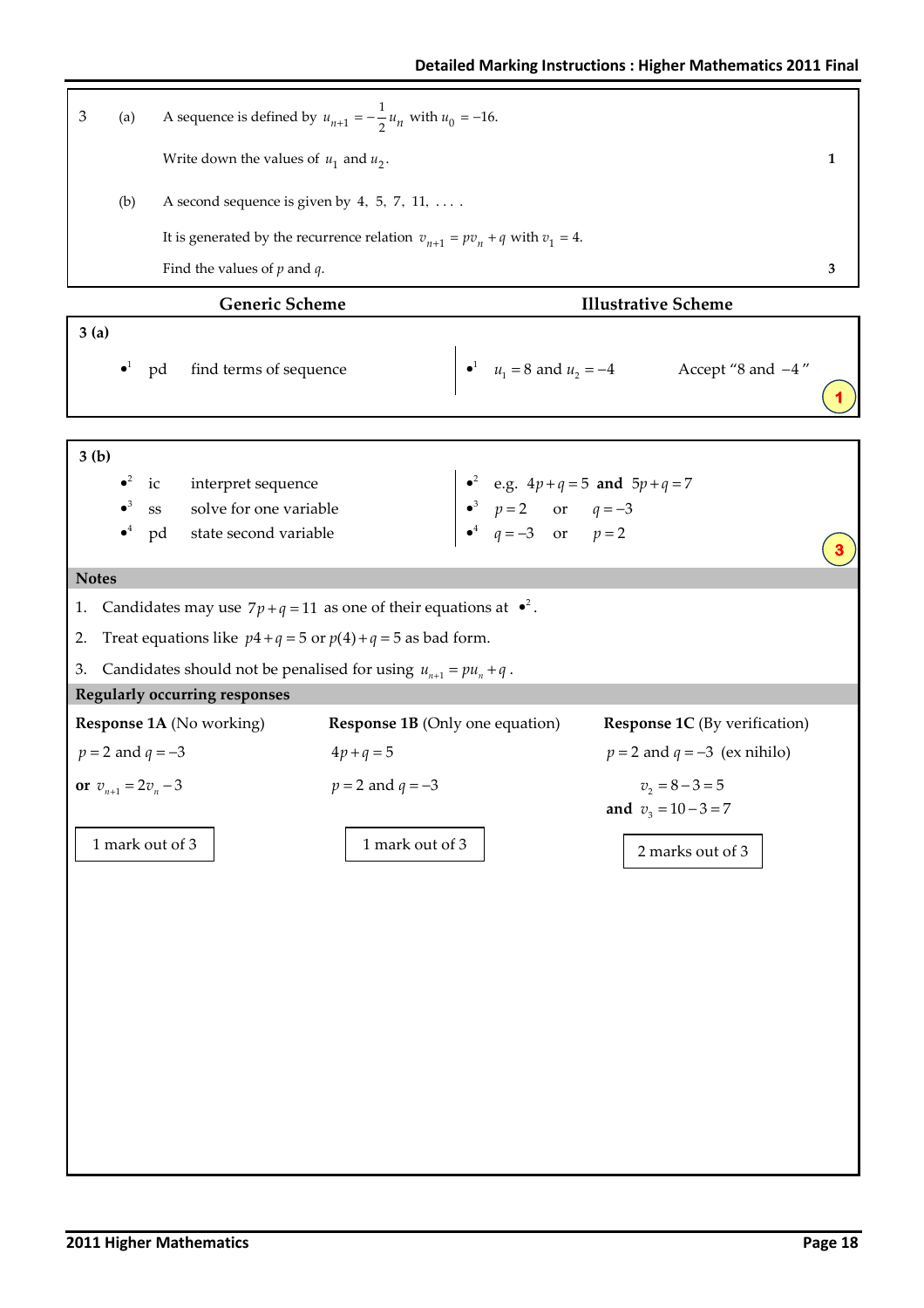3 (c) Either the sequence in  $(a)$  or the sequence in  $(b)$  has a limit.

- (i) Calculate this limit.
- (ii) Why does the other sequence not have a limit? 3

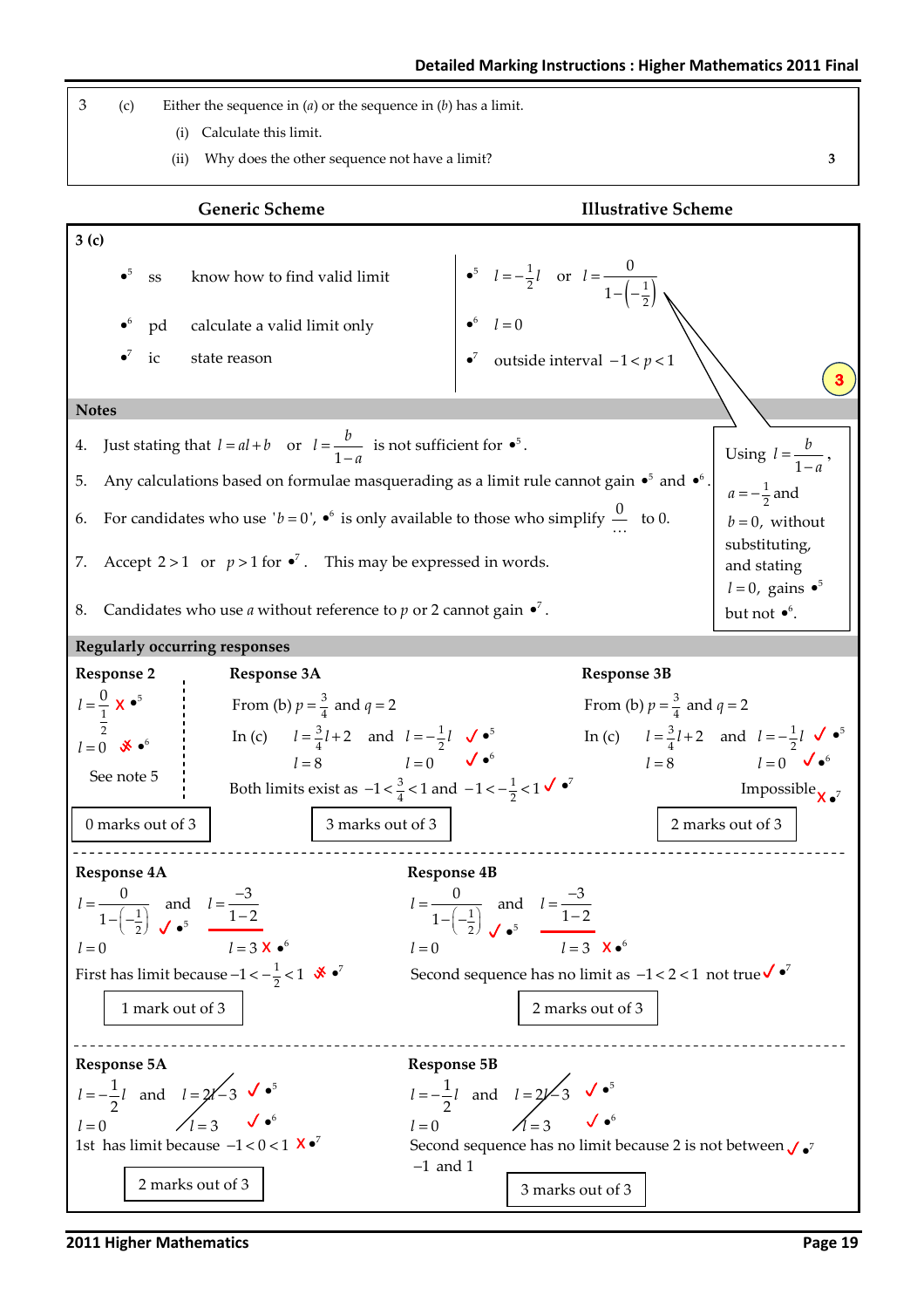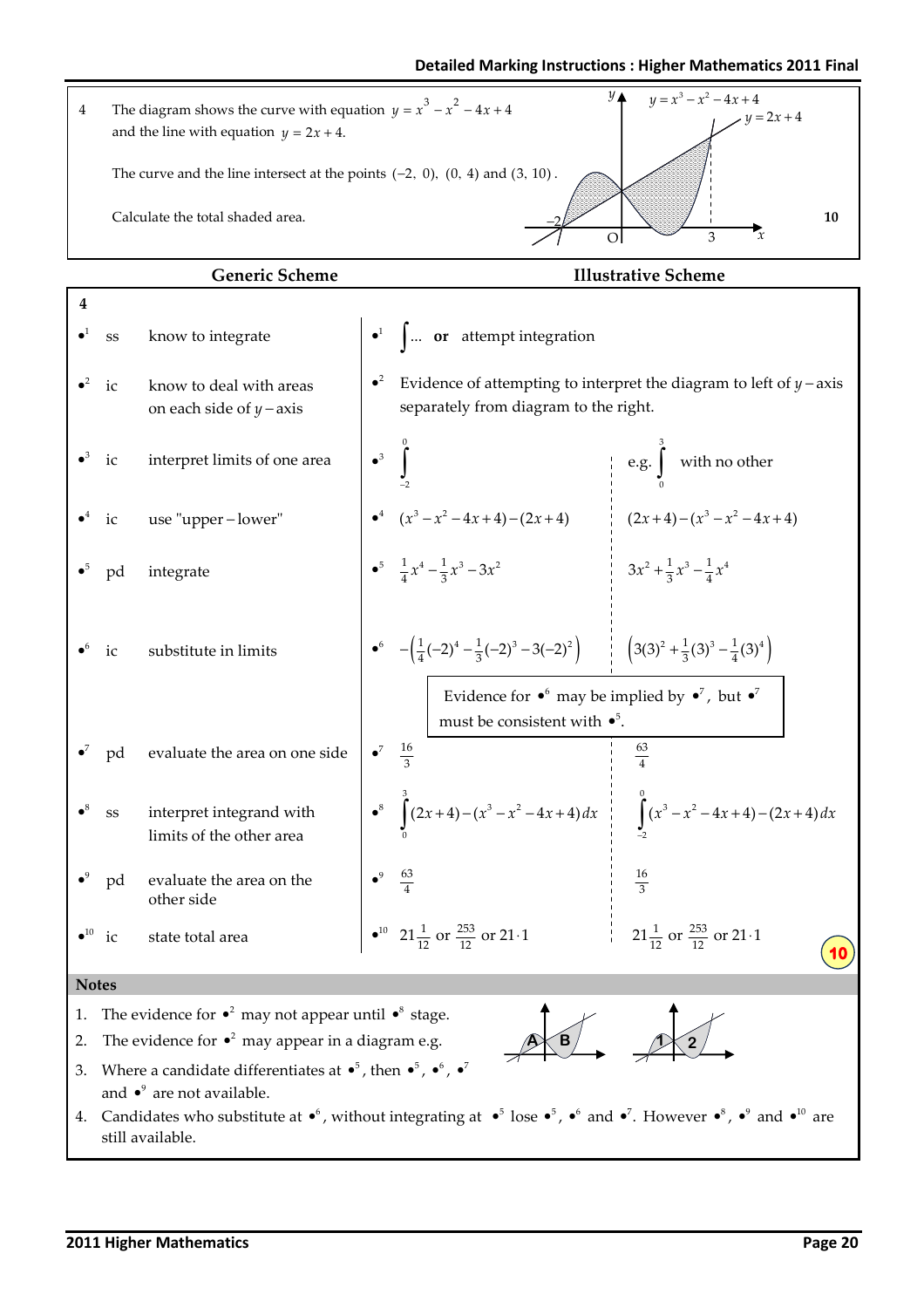### Regularly occurring responses

### General comment to markers

In this question you should scan the entire response before starting to mark. Where errors occur in the integration/evaluation, use  $\bullet^3$  to  $\bullet^7$  to mark the better solution and  $\bullet^8$  and  $\bullet^9$  to mark the poorer solution.

A tabular approach to allocating marks is particularly useful in questions like this, where a candidate's response is spread over several pages, or contains working which appears randomly set out. Response 1 indicates the approach to take here.



N.B. If due to an error the evaluation is negative it must be dealt with correctly. The responses below illustrate what is required under this circumstance. If both integrals lead to negative values only  $\cdot^7$  or  $\cdot^9$  is lost.

Response 4A Response 4B Response 4C 3  $\mathbf{0}$  $\boldsymbol{0}$ 2  $\sim$  3 2 63 4 16  $=-\frac{16}{3} X \bullet^9$ 63 16 Area =  $\frac{63}{4}$  +  $-\frac{16}{3}$  X  $\bullet$ <sup>10</sup> 125  $=\frac{125}{12}$  $6x + x^2 - x^3 dx$ − =  $+x^2$  – ∫ ∫ … … 3 0  $\mathbf{0}$ 2  $\sim$  3 2 63 4 16  $=-\frac{16}{3}$   $\times$   $\bullet^9$ 63 16 253 Area =  $\frac{63}{4} + \frac{16}{3} = \frac{253}{12}$   $\sqrt{•}^{10}$  $6x + x^2 - x^3 dx$ − =  $+x^2$  – ∫ ∫ … … 3  $\boldsymbol{0}$  $\boldsymbol{0}$ 2  $\sim$  3 2 63 4  $=-\frac{16}{3}$  can't be negative 16  $=\frac{16}{3}$  X  $\bullet^9$ 63 16 253 Area =  $\frac{63}{4} + \frac{16}{3} = \frac{253}{12}$   $\sqrt{•}^{10}$  $6x + x^2 - x^3 dx$ − =  $+x^2$  – ∫ ∫ … … X •<sup>8</sup>  $\mathsf{X} \bullet^8$  $\mathsf{X} \bullet^8$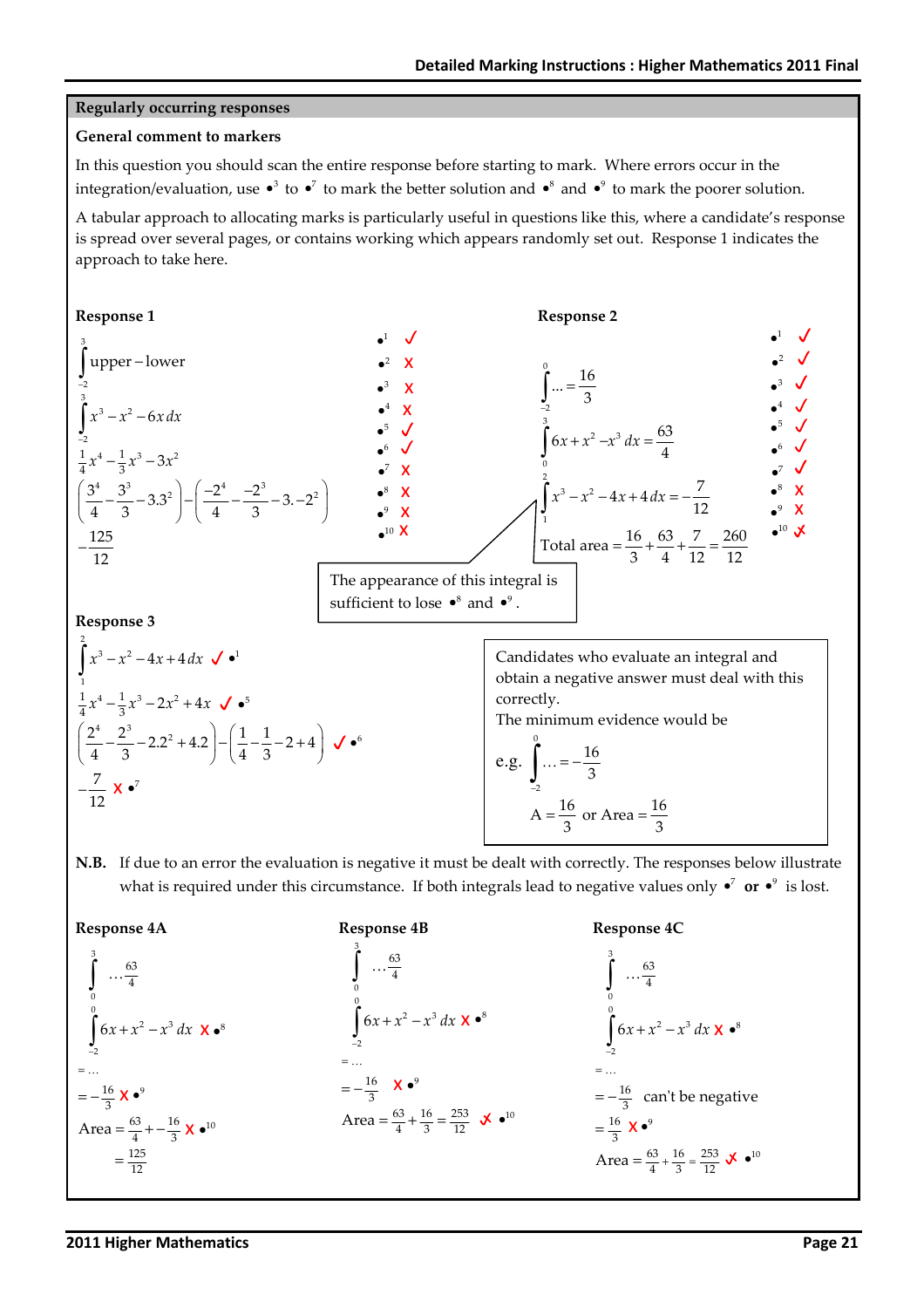

- 3. Throughout this question accept 32 in lieu of  $2^5$ .
- 4. Markers should not pick and choose within methods. Use the method which gives the candidate the highest mark.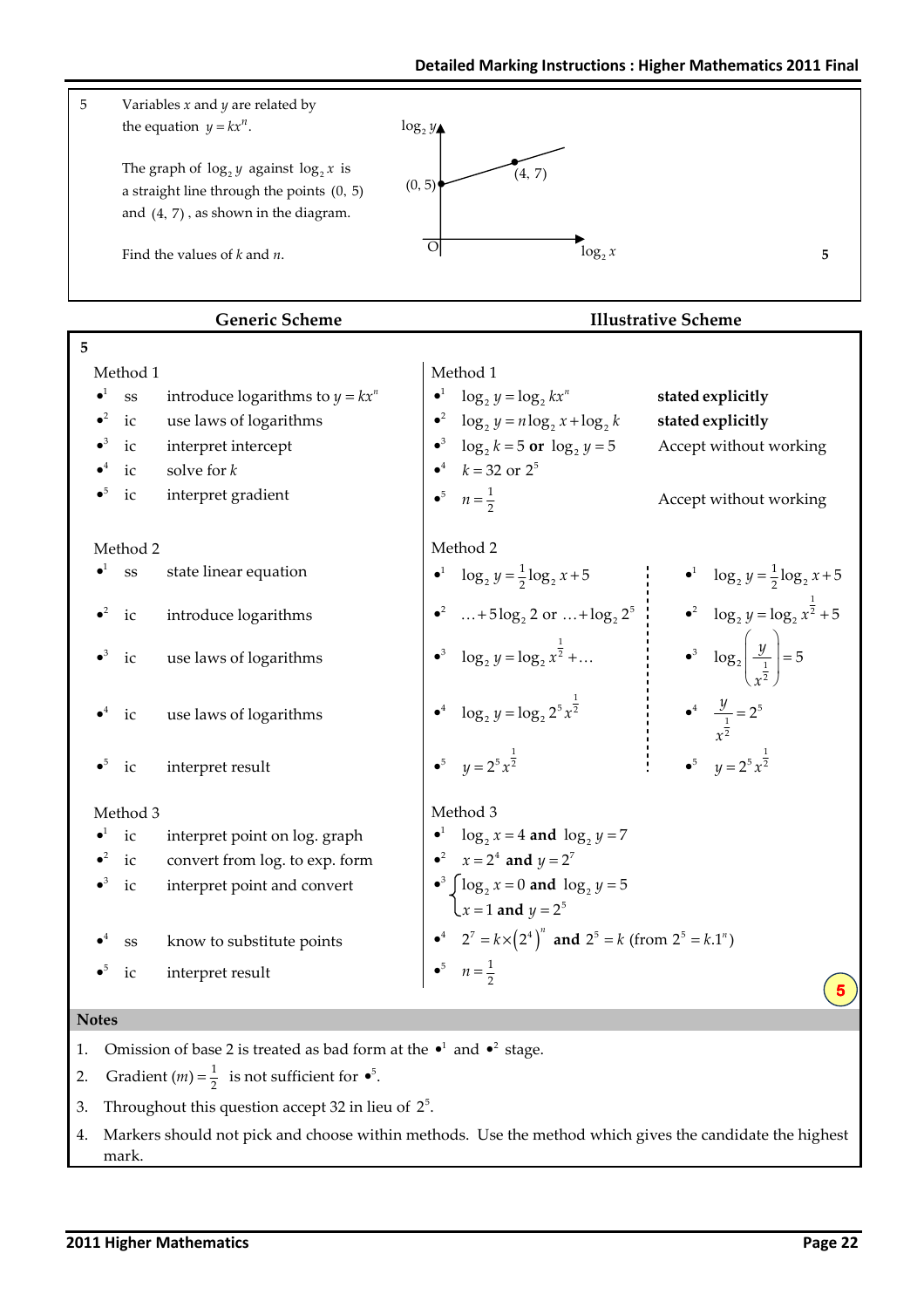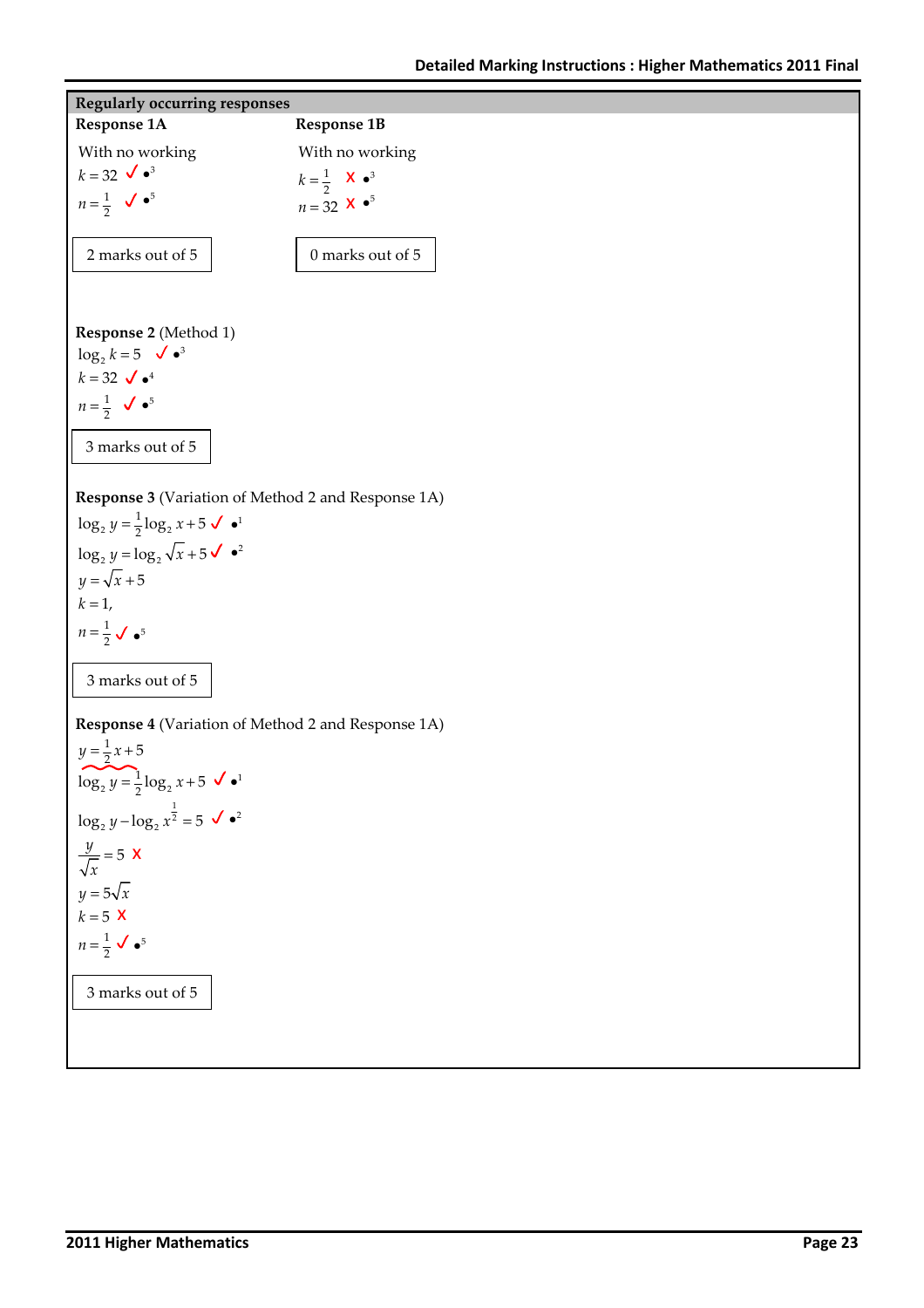6 (a) The expression  $3 \sin x - 5 \cos x$  can be written in the form  $R \sin(x + a)$  where  $R > 0$  and  $0 \le a < 2\pi$ .

Calculate the values of R and a.  $\frac{4}{4}$ 

Generic Scheme **Illustrative Scheme** 6 (a) 1 2 3 4 ss use compound angle formula ic compare coefficients pd process R pd process a • • • •  $\bullet^1$  R sin x cos a + R cos x sin a •  $\alpha$  R cos  $a = 3$  and R sin  $a = -5$  stated explicitly 3  $\bullet^4$  5.253 (Accept 5.3) must be consistent with  $\bullet^2$ •<sup>3</sup>  $\sqrt{34}$  (Accept 5 · 8) with or without working stated explicitly **Notes** 1. Treat as bad form the use of  $k$  instead of  $R$ . 2. Treat  $R \sin x \cos a + \cos x \sin a$  as bad form only if the equations at the  $\bullet^2$  stage both contain R. 3.  $\sqrt{34} \sin x \cos a + \sqrt{34} \cos x \sin a$  or  $\sqrt{34} (\sin x \cos a + \cos x \sin a)$  is acceptable for  $\bullet^1$  and  $\bullet^3$ . 4.  $\bullet^2$  is not available for R cos *x* = 3 and R sin *x* = −5, however,  $\bullet^4$  is still available. 5.  $\bullet^4$  is only available for a single value of *a*. 6. Candidates who work in degrees and don't convert to radian measure lose  $\bullet^4$ . Do not accept  $\frac{301\pi}{180}$  or  $\frac{5\pi}{3}$ .  $\pi$  5 $\pi$ 7. Candidates may use any form of the wave equation for  $\bullet^1$ ,  $\bullet^2$  and  $\bullet^3$ , however,  $\bullet^4$  is only available if the value of *a* is interpreted for the form  $R \sin(x + a)$ . Regularly occurring responses For  $\bullet^2$  and  $\bullet^4$ Response 1A Response 1B Response 1C  $R \cos a = 3 R \sin a = 5 \times 2$  $\tan a = \frac{5}{3}$  $a = 1.03 \times \bullet^4$  $R \cos a = 3 R \sin a = 5 \times \bullet$  $\tan a = \frac{3}{5}$  $a = 0.54 \times \bullet^4$  $R \cos a = 3 R \sin a = -5 \sqrt{2}$  $\tan a = -\frac{3}{5}$ **X**  $\bullet^4$   $a = 5.74$  **X**  $\bullet^4$ Response 2 Response 3  $R\sin(x-a) = R\sin x \cos a - R\cos x \sin a$   $\angle\bullet$  $R\cos a = 3$   $R\sin a = 5 \times \cdot^2$  $R = \sqrt{34}$   $\checkmark$   $\bullet$ <sup>3</sup>  $a=1.03$  \*  $\bullet$ <sup>4</sup>  $\lim x \cos a + k \cos x \sin a \checkmark$  $\cos a = 3 \quad \sin a = -5 \times 2$  $R = \sqrt{34}$   $\sqrt[3]{}$   $\bullet$ <sup>3</sup>  $a=5.3$   $\mathbf{\mathcal{X}} \cdot \mathbf{\mathcal{I}}$ 4 Not consistent with working at  $\cdot^2$ See note 7 3 marks out of 4 2 marks out of 4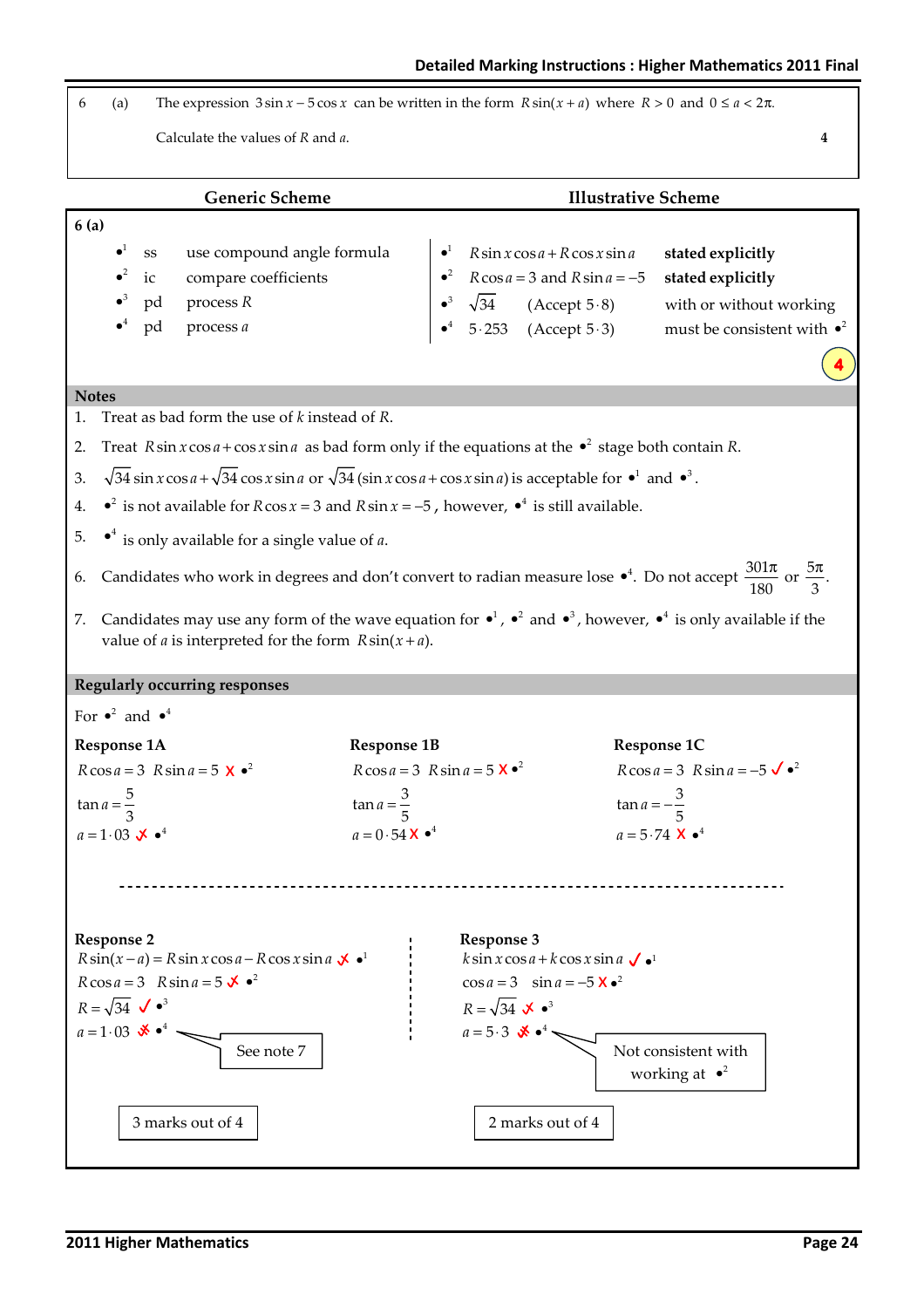6 (b) Hence find the value of *t*, where 
$$
0 \le t \le 2
$$
, for which  
\n
$$
\int_{0}^{t} (3 \cos x + 5 \sin x) dx = 3
$$
\n7  
\n**Generic Scheme**  
\n6 (b)  
\n**1**  
\n**1**  
\n**2**  
\n**3**  
\n**4**  
\n**5**  
\n**5**  
\n**6**  
\n**6**  
\n**6**  
\n**7**  
\n**8**  
\n**9**  
\n**1**  
\n**1**  
\n**1**  
\n**1**  
\n**1**  
\n**1**  
\n**1**  
\n**1**  
\n**1**  
\n**1**  
\n**1**  
\n**1**  
\n**1**  
\n**1**  
\n**1**  
\n**1**  
\n**1**  
\n**1**  
\n**1**  
\n**1**  
\n**1**  
\n**1**  
\n**1**  
\n**1**  
\n**1**  
\n**1**  
\n**1**  
\n**1**  
\n**1**  
\n**1**  
\n**1**  
\n**1**  
\n**1**  
\n**1**  
\n**1**  
\n**1**  
\n**1**  
\n**1**  
\n**1**  
\n**1**  
\n**1**  
\n**1**  
\n**1**  
\n**1**  
\n**1**  
\n**1**  
\n**1**  
\n**1**  
\n**1**  
\n**1**  
\n**1**  
\n**1**  
\n**1**  
\n**1**  
\n**1**  
\n**1**  
\n**1**  
\n**1**  
\n**1**  
\n**1**  
\n**1**  
\n**1**  
\n



#### **Notes**

- 8. The inclusion of "+  $c$ " at  $\bullet^5$  stage should be treated as bad form.
- 9. For those candidates who use *a* as  $5.253$  or  $5.25...$ , follow through their working for  $\cdot$ <sup>8</sup> to  $\cdot$ <sup>11</sup>.
- 10. Candidates who use degree measure in (a) lose  $\bullet^4$  and if they continue to do so in (b), only  $\bullet^5$ ,  $\bullet^6$ ,  $\bullet^7$ and  $\bullet^8$  are available (see also response 6A and 6B below.)

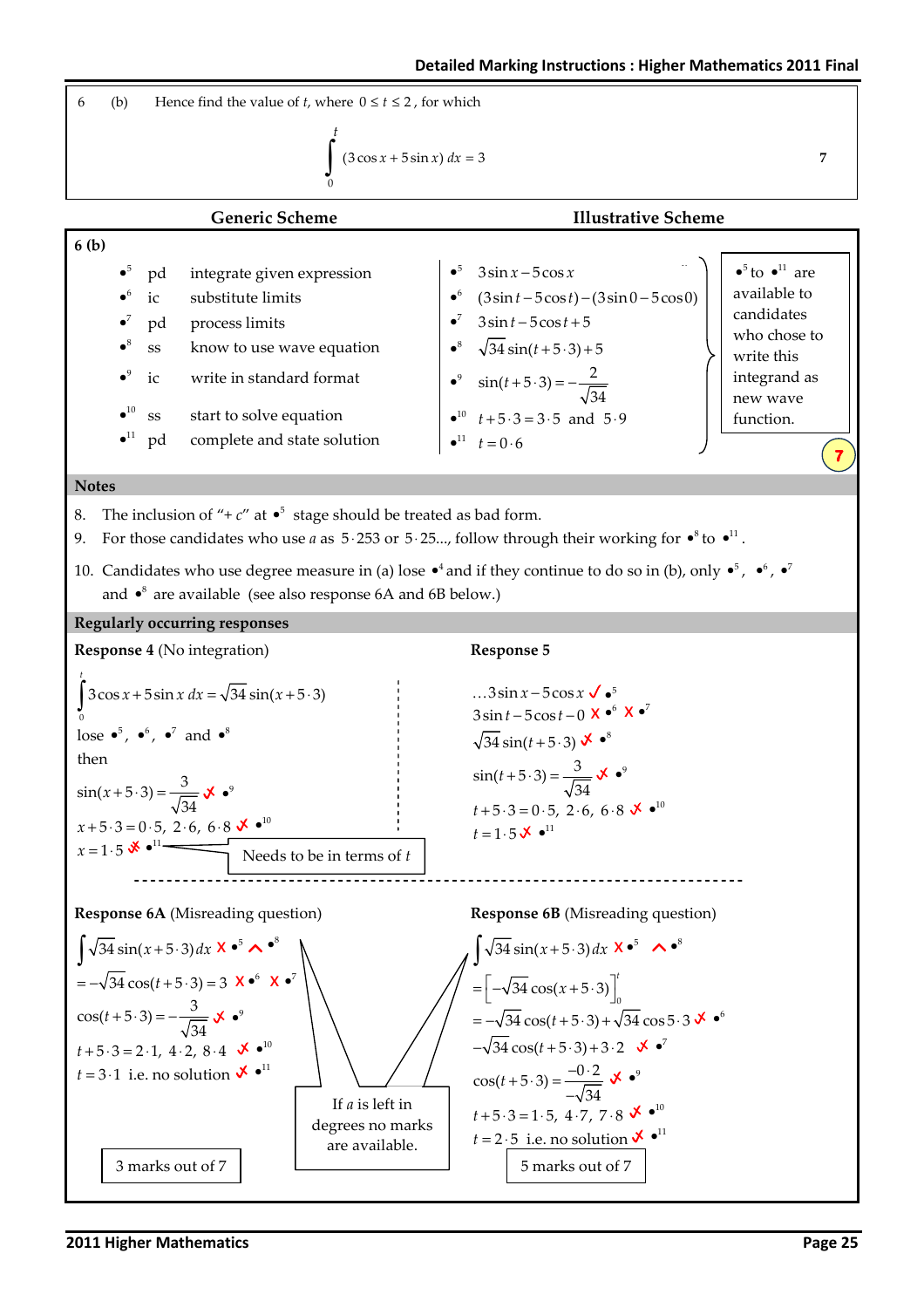| $\boldsymbol{7}$              |                                                                                                      |                                                |                                                                                    |                               | Circle C <sub>1</sub> has equation $(x + 1)^{2} + (y - 1)^{2} = 121$ .                                                |  |                                                            |  |                                                                                                                                       |   |
|-------------------------------|------------------------------------------------------------------------------------------------------|------------------------------------------------|------------------------------------------------------------------------------------|-------------------------------|-----------------------------------------------------------------------------------------------------------------------|--|------------------------------------------------------------|--|---------------------------------------------------------------------------------------------------------------------------------------|---|
|                               | A circle C <sub>2</sub> with equation $x^2 + y^2 - 4x + 6y + p = 0$ is drawn inside C <sub>1</sub> . |                                                |                                                                                    |                               |                                                                                                                       |  |                                                            |  |                                                                                                                                       |   |
|                               | The circles have no points of contact.                                                               |                                                |                                                                                    |                               |                                                                                                                       |  |                                                            |  |                                                                                                                                       |   |
|                               |                                                                                                      |                                                | What is the range of values of $p$ ?                                               |                               |                                                                                                                       |  |                                                            |  |                                                                                                                                       | 9 |
|                               |                                                                                                      |                                                |                                                                                    | <b>Generic Scheme</b>         |                                                                                                                       |  |                                                            |  | <b>Illustrative Scheme</b>                                                                                                            |   |
| 7                             |                                                                                                      |                                                |                                                                                    |                               |                                                                                                                       |  |                                                            |  |                                                                                                                                       |   |
|                               | $\bullet^1$                                                                                          | ic                                             | state centre of $C_1$                                                              |                               |                                                                                                                       |  | $(-1, 1)$                                                  |  |                                                                                                                                       |   |
|                               | $\bullet^2$                                                                                          | ic                                             | state radius of $C_1$                                                              |                               |                                                                                                                       |  | 11                                                         |  | Do not accept $\sqrt{121}$                                                                                                            |   |
|                               |                                                                                                      | ic                                             | state centre of $C_2$                                                              |                               |                                                                                                                       |  | $(2, -3)$<br>$\sqrt{13-p}$                                 |  |                                                                                                                                       |   |
|                               |                                                                                                      | pd                                             |                                                                                    |                               | find radius of $C_2$ in terms of $p$                                                                                  |  |                                                            |  | Accept $c$ in lieu of $p$                                                                                                             |   |
|                               | $\bullet^5$<br>$\bullet^6$                                                                           | $\rm ic$                                       |                                                                                    | interpret upper bound for $p$ |                                                                                                                       |  | p < 13                                                     |  |                                                                                                                                       |   |
|                               |                                                                                                      | ic<br>$\rm SS$                                 |                                                                                    |                               | find distance between centres $(d)$<br>identify relevant relationship                                                 |  | $\overline{5}$                                             |  | stated explicitly                                                                                                                     |   |
|                               |                                                                                                      | ic                                             |                                                                                    |                               | develop relationship by squaring                                                                                      |  |                                                            |  |                                                                                                                                       |   |
|                               | $\bullet^9$                                                                                          | pd                                             |                                                                                    | find lower bound for $p$      |                                                                                                                       |  |                                                            |  | • <sup>7</sup> $\sqrt{13-p} < 6$ or $r_2 + d < 11$ or $r_2 < 6$<br>• <sup>8</sup> 13 – $p < 36$<br>• <sup>9</sup> $p > -23$           |   |
|                               |                                                                                                      |                                                |                                                                                    |                               |                                                                                                                       |  |                                                            |  |                                                                                                                                       |   |
| <b>Notes</b>                  |                                                                                                      |                                                |                                                                                    |                               |                                                                                                                       |  |                                                            |  |                                                                                                                                       |   |
| 1.<br>2.                      |                                                                                                      |                                                | Treat as bad form the use of $c$ in lieu of $p$ .                                  |                               | The evidence for $\bullet^7$ must involve an inequality, but may be in words.                                         |  |                                                            |  |                                                                                                                                       |   |
|                               |                                                                                                      |                                                |                                                                                    |                               |                                                                                                                       |  |                                                            |  |                                                                                                                                       |   |
| 3.                            |                                                                                                      |                                                |                                                                                    |                               | Treat $\sqrt{13} - p$ as bad form as long as it is clear that the candidate is using $\sqrt{13} - p$ .                |  |                                                            |  |                                                                                                                                       |   |
| 4.                            |                                                                                                      |                                                |                                                                                    |                               |                                                                                                                       |  |                                                            |  | Candidates who are only working with an equation lose both $\bullet^7$ and $\bullet^9$ , however, $\bullet^8$ may still be available. |   |
| 5.                            |                                                                                                      |                                                |                                                                                    |                               | $\bullet$ <sup>9</sup> is only available to candidates who solve an inequation involving a negative coefficient of p. |  |                                                            |  |                                                                                                                                       |   |
|                               |                                                                                                      |                                                | <b>Regularly occurring responses</b>                                               |                               |                                                                                                                       |  |                                                            |  |                                                                                                                                       |   |
| Response 1A                   |                                                                                                      |                                                |                                                                                    |                               | <b>Response 1B</b><br>$C_1 = (-1, 1) \bigvee_{\bullet^1} C_2 = (2, -3) \bigvee_{\bullet^3}$                           |  |                                                            |  | <b>Response 2</b>                                                                                                                     |   |
|                               |                                                                                                      |                                                | Marks 1 to 3 gained                                                                |                               | $r_1 = 11 \, \sqrt{\bullet^2} \qquad r_2 = \sqrt{13 + p} \, \times \bullet^4$                                         |  |                                                            |  | For marks 7 to 9<br>$\sqrt{13-p}$ < 6 $\sqrt{\cdot^7}$                                                                                |   |
|                               |                                                                                                      | $\wedge \bullet^5 \wedge \bullet^6$            |                                                                                    |                               | $d=5$ $\sqrt{\bullet^6}$                                                                                              |  |                                                            |  | $\sqrt{13} - \sqrt{p} < 6$ X $\bullet^8$                                                                                              |   |
|                               |                                                                                                      | $\sqrt{-2^2+3^2-p}$ < 11                       |                                                                                    |                               | $\sqrt{13+p}$ < 11 * $\bullet^7$                                                                                      |  |                                                            |  | $169 - p < 36$                                                                                                                        |   |
|                               |                                                                                                      |                                                | $\sqrt{13-p}$ < 11 $\mathbf{\mathcal{F}} \bullet^7 \mathbf{\mathcal{F}} \bullet^4$ |                               | $13 + p < 121$ $\mathbf{\checkmark} \bullet^8$                                                                        |  |                                                            |  | $-p < -133$                                                                                                                           |   |
|                               |                                                                                                      | $13 - p < 121$ $\mathbf{\checkmark} \bullet^8$ |                                                                                    |                               | $p < 108$ * $\bullet^9$                                                                                               |  |                                                            |  | $p > 133 X \cdot ^9$                                                                                                                  |   |
| $p > -108$                    |                                                                                                      | $\mathbf{X} \bullet^9$                         |                                                                                    |                               |                                                                                                                       |  |                                                            |  |                                                                                                                                       |   |
|                               |                                                                                                      |                                                |                                                                                    |                               |                                                                                                                       |  | Penalise the use of                                        |  |                                                                                                                                       |   |
|                               |                                                                                                      |                                                |                                                                                    |                               |                                                                                                                       |  | $\leq$ and/or $\geq$ once only.                            |  |                                                                                                                                       |   |
|                               |                                                                                                      |                                                | <b>Response 3</b> (see note 4)                                                     |                               | <b>Response 4</b>                                                                                                     |  | <b>Response 5</b>                                          |  |                                                                                                                                       |   |
| $\sqrt{13-p}=0$               |                                                                                                      |                                                |                                                                                    |                               | $\sqrt{13-p} \ge 0$                                                                                                   |  | $0 < \sqrt{13-p} < 6 \sqrt{e^7}$                           |  |                                                                                                                                       |   |
| $p = 13$ <b>X</b> $\bullet^5$ |                                                                                                      |                                                |                                                                                    |                               | $p \leq 13 \text{ X} \cdot 5$                                                                                         |  | $0 < 13 - p < 36 \sqrt{e^8}$                               |  |                                                                                                                                       |   |
|                               |                                                                                                      | $\sqrt{13-p} = 6$ * $\bullet^7$                |                                                                                    |                               | $\sqrt{13-p} \leq 6 \times \cdot^7$                                                                                   |  | $-13 < -p < 23$                                            |  |                                                                                                                                       |   |
| $p > -23$ * $\bullet^9$       |                                                                                                      | $13 - p = 36$ $\sqrt{8}$ $\cdot$ <sup>8</sup>  |                                                                                    |                               | $p \ge -23\mathbf{V} \cdot \mathbf{S}^9$                                                                              |  | $\sqrt{\bullet^5}$<br>so $p < 13$ and $p > -23 \sqrt{e^9}$ |  |                                                                                                                                       |   |
|                               |                                                                                                      |                                                |                                                                                    |                               |                                                                                                                       |  | $J\bullet^9$                                               |  |                                                                                                                                       |   |
|                               |                                                                                                      |                                                |                                                                                    |                               |                                                                                                                       |  | or $-23 < p < 13 \sqrt{e^5}$                               |  |                                                                                                                                       |   |